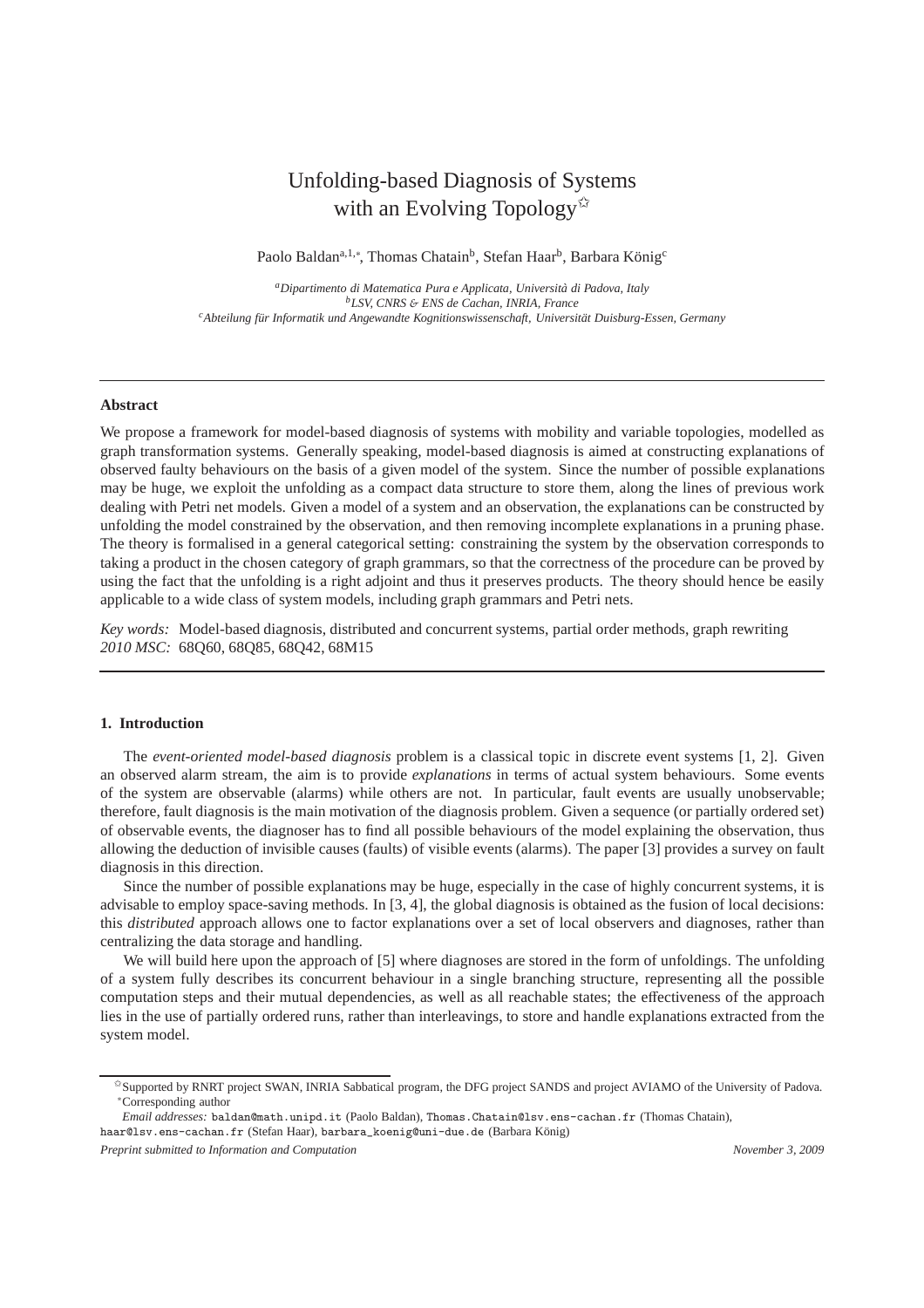



Figure 1: A Petri net (left) and a fragment of its unfolding (right).

In order to provide some intuition about unfoldings, an example of a Petri net and a fragment of its unfolding are reported in Fig. 1. In the Petri net, for later use, a bold face label is used to denote alarms, i.e., observable transitions. More explicitly, transitions labelled **a**, **b**, **c**, **d** are observable, while *e*, *f* are not. The unfolding is inductively constructed, starting from the initial marking and recording, step after step, any possible firing of a transition, with the tokens it produces. Hence transitions and places in the unfolding can be seen as occurrences of firing of transitions (events) and of tokens in computations of the original net. The causal dependencies and conflicts between items of the unfolding are made explicit by the struture of the unfolding itself. For instance, let us focus on the upper part of the unfolding. The two events labelled **a** are in conflict, since they consume a common resource, while the leftmost event labelled **a** is a cause for the event labelled *e*. Instead, the absence of dependencies between the events *e* and *f* , means that such events are concurrent and thus they can interleave in any way.

While [5] and subsequent work in this direction were mainly directed to Petri nets, here we face the diagnosis problem in mobile and variable topologies. This requires the development of a model-based diagnosis approach which applies to other, more expressive, formalisms. Unfoldings of extensions of Petri nets where the topology may change dynamically were studied in [6, 7]. Here we focus on the general and well-established formalism of graph transformation systems.

In order to retain only the behaviour of the system that matches the observation, it is not the model itself that is unfolded, but the product of the model with the observations, which intuitively represents the original system constrained by the observation; under suitable observability assumptions, only a finite prefix of the unfolding must be considered. The construction is carried out in a suitably defined category of graph grammars, where such a product can be shown to be the categorical product. A further *pruning* phase is necessary in order to remove incomplete explanations that are only valid for a prefix of the observations.

The steps of the diagnosis procedure can be illustrated, for the Petri net case, by referring to the net in Fig. 1. Assume that the observation is given by the sequence **a b c**. The idea consists in representing the observation as a special system, in this case a Petri net. This can be easily done, as shown in the left part of Fig. 2. Then, taking the product of the system with the observation, we force events in the system to occur synchronously with those of the observation net. The unfolding of the product intuitively represents all the runs of the system which are consistent with the observation. For the considered example, such an unfolding is represented in the right part of Fig. 2 (for the sake of readability some places which do not influence the overall behaviour are omitted). Some events, although compatible with the observation, cannot be part of a complete explanation of the observation. For instance, in the example, after firing the transition labelled **a** in the middle, depicted in grey, no other event can be fired. Hence there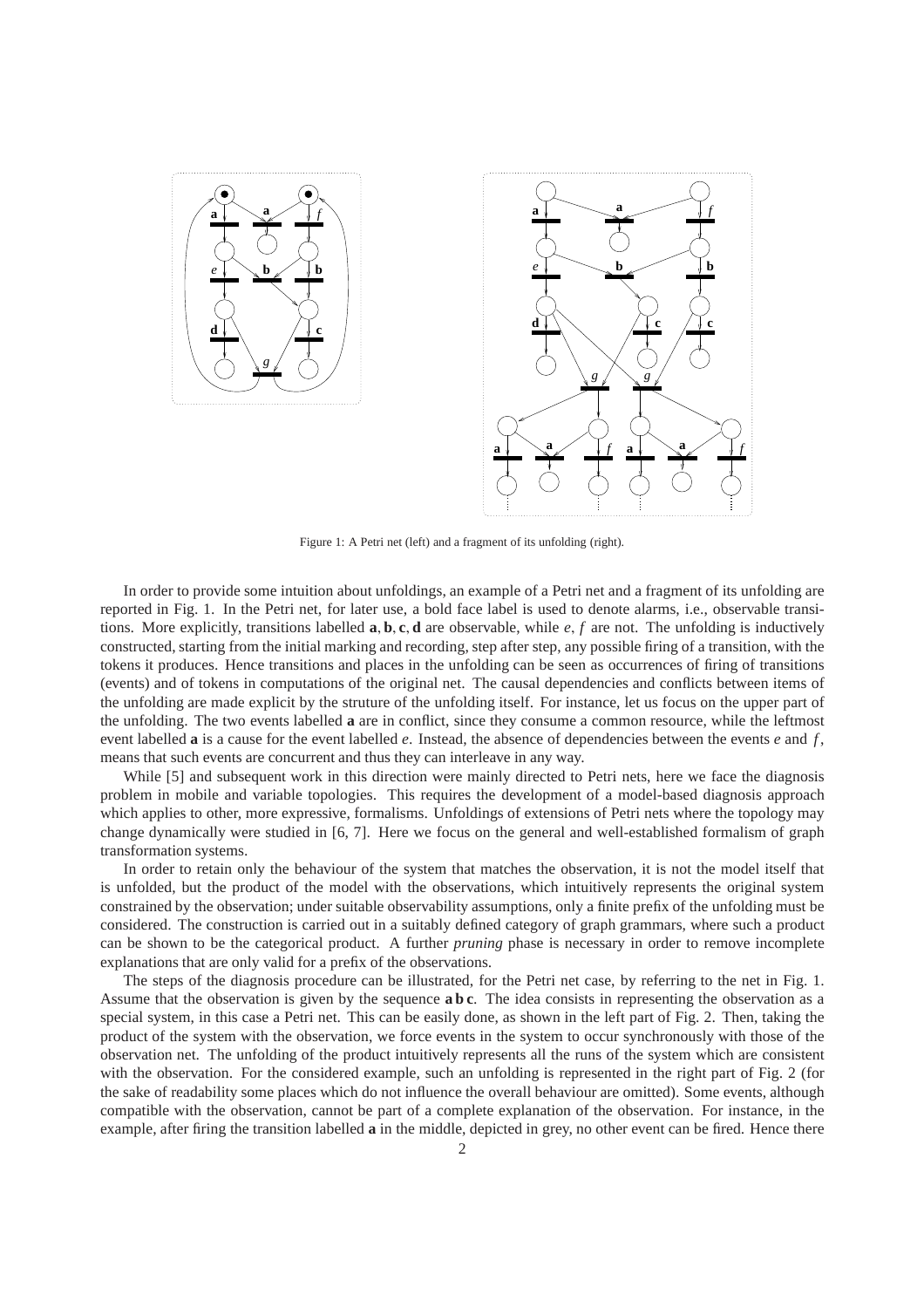

Figure 2: An observation (left) and the corresponding diagnosis net (right).

is no way of explaining the occurrence of **b** and **c** in the observation. This transition is removed in the pruning phase, which produces the actual diagnosis. Observe that, even in this simple case, the set of possible sequential executions explaining the observation would have been larger than the diagnosis in the form of an unfolding, as concurrent events can interleave in any way. For instance, indicating an event with the pair (*label*, *number*), a possible explanation would be  $(\mathbf{a}, 1)$  ( $e$ , 2) ( $f$ , 3)  $(\mathbf{b}, 5)$  ( $\mathbf{c}$ , 7). But since event ( $f$ , 3) is concurrent with  $(\mathbf{a}, 1)$  and ( $e$ , 2), also other interleavings, such as  $(**a**, 1)$  (*f*, 3) (*e*, 2) (**b**, 5) (**c**, 7) or (*f*, 3) (**a**, 1) (*e*, 2) (**b**, 5) (**c**, 7) are valid explanations. Additionally, since event (*e*, 2) is not observable and concurrent with  $(f, 3)$ ,  $(\mathbf{b}, 5)$ ,  $(\mathbf{c}, 7)$ , it can be omitted or inserted in any position after  $(\mathbf{a}, 1)$ , leading to several more valid explanations.

The diagnosis technique proposed for graph grammars, which, as explained above, follows analogous steps, is shown to be correct. More precisely, we prove that the runs of the unfolding produced by the diagnosis procedure properly capture all those runs of the model which explain the observation. This non-trivial result relies on the fact that unfolding for graph grammars is a coreflection, hence it preserves limits (and especially products, such as the product of the model and the observation). In order to ensure that the product is really a categorical product, special care has to be taken in the definition of the category.

The rest of the paper is structured as follows. In Section 2 we introduce the category of graph grammars used in the paper, characterise the product in such a category and discuss the unfolding semantics. In Section 3 we introduce interleaving structures, an intermediate semantic model which is instrumental in developing the theory of diagnosis. In Section 4 we formalise the diagnosis problem and show how to construct a diagnosis for a given system and observation. In Section 5 we prove the correctness of the diagnosis procedure and give some experimental results in Section 6. Finally in Section 7 we draw some conclusions and outline directions of future research. An appendix includes some auxiliary material about asymmetric event structures, along with the proof of a technical result needed in the paper.

This is an extended version of the conference paper [8], which includes detailed definition of the grammar morphisms needed to get the right notion of product, full proofs of the results and a section with experimental evaluations.

## **2. Graph Grammars and Grammar Morphisms**

In this section we summarise the basics of graph rewriting in the *single-pushout* (spo) approach [9]. We introduce a category of graph grammars, whose morphisms are a variation of those in [10] and we provide a characterisation of the induced categorical product, which turns out to be adequate for expressing the notion of composition needed in our diagnosis framework. Then we argue that the unfolding semantics smoothly extends to this setting and, as in [10], the unfolding construction can be characterised categorically as a universal construction. The existence of a satisfactory unfolding semantics motivates our choice of the spo approach as opposed to the more classical *double-pushout* (ppo) approach, for graph rewriting.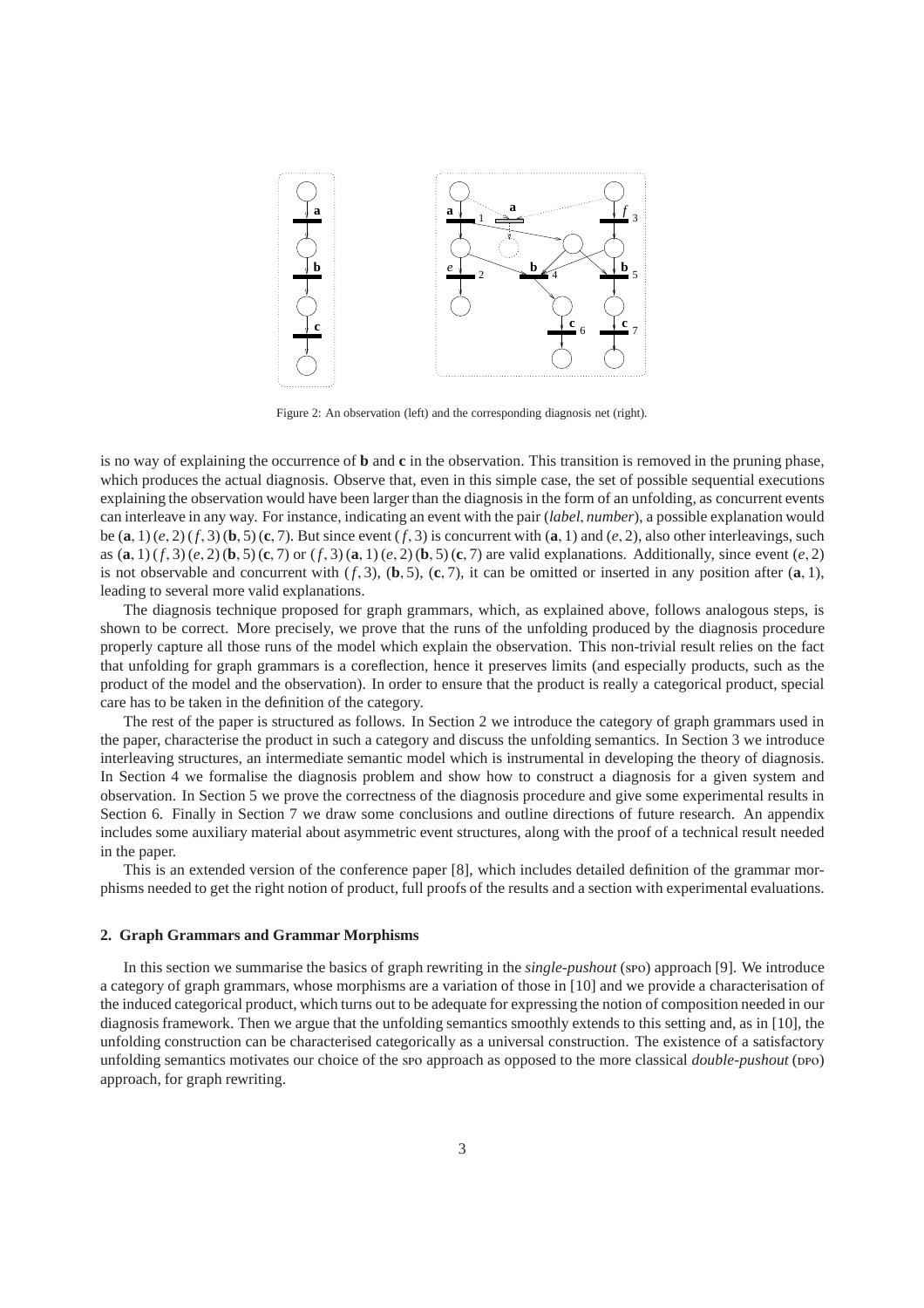#### *2.1. Graph Grammars and their Morphisms*

Given a partial function  $f : A \to B$  we write  $f(a) \downarrow$  whenever  $f$  is defined on  $a \in A$  and  $f(a) \uparrow$  whenever it is undefined. We denote by  $dom(f)$  the *domain* of f, i.e., the set  $\{a \in A \mid f(a) \downarrow\}$ . Let  $f, g : A \to B$  be two partial functions. We write  $f \leq g$  when  $dom(f) \subseteq dom(g)$  and  $f(x) = g(x)$  for all  $x \in dom(f)$ .

For a set *A*, we denote by  $A^*$  the set of finite sequences over *A*. Given  $f : A \rightarrow B$ , the symbol  $f^* : A^* \rightarrow B^*$ denotes its extension to sequences defined by  $f^*(a_1 \dots a_n) = f(a_1) \dots f(a_n)$ , where it is intended that the elements on which *f* is undefined are "forgotten". Specifically,  $f^*(a_1 \dots a_n) = \varepsilon$  whenever  $f(a_i) \uparrow$  for every  $i \in \{1, \dots, n\}$ . Instead,  $f^{\perp}$ :  $A^* \rightharpoonup B^*$  denotes the *strict* extension of *f* to sequences, satisfying  $f^{\perp}(a_1 \ldots a_n) \uparrow$  whenever  $f(a_i) \uparrow$  for some  $i \in \{1, \ldots, n\}.$ 

**Definition 1 ((hyper)graph).** A *(hyper)graph G* is a tuple  $(N_G, E_G, c_G)$ , where  $N_G$  is a set of nodes,  $E_G$  is a set of edges and  $c_G : E_G \to N_G^*$  is a connection function.

Given a graph *G* we will write  $x \in G$  to say that *x* is a node or edge in *G*, i.e.,  $x \in N_G \cup E_G$ .

**Definition 2 (partial graph morphism).** A *partial graph morphism*  $f : G \to H$  is a pair of partial functions  $f =$  $\langle f_N : N_G \to N_H, f_E : E_G \to E_H \rangle$  such that:

$$
c_H \circ f_E \le f_N^{\perp} \circ c_G \left( \cdot \right)
$$

We denote by **PGraph** the category of hypergraphs and partial graph morphisms. A morphism is called *total* if both components are total, and the corresponding subcategory of **PGraph** is denoted by **Graph**.

Notice that, according to Condition (\*), if f is defined on an edge then it must be defined on all its adjacent nodes: this ensures that the domain of *f* is a well-formed graph. The inequality in Condition (\*) ensures that *any* subgraph of a graph *G* can be the domain of a partial morphism  $f : G \to H$ . Instead, the stronger (apparently natural) condition  $c_H \circ f_E = f_N^{\perp} \circ c_G$  would have imposed *f* to be defined over an edge whenever it is defined on all its adjacent nodes.

We will work with *typed graphs* [11, 12], which are graphs labelled over a structure that is itself a graph, called the *type graph*.

**Definition 3 (typed graph).** Given a graph *T*, a *typed graph G* over *T* is a graph  $|G|$ , together with a total morphism  $t_G$ :  $|G| \rightarrow T$ . A *partial morphism* between *T*-typed graphs  $f: G_1 \rightarrow G_2$  is a partial graph morphism  $f: |G_1| \rightarrow |G_2|$ consistent with the typing, i.e., such that  $t_{G_1} \ge t_{G_2} \circ f$ . A typed graph *G* is called *injective* if the typing morphism  $t_G$  is injective. It is called *edge-injective* if the component on edges of *t<sup>G</sup>* is injective. The category of *T*-typed graphs and partial typed graph morphisms is denoted by *T*-**PGraph**.

In Fig. 3 the reader can find an example of a typed graph (top) with the corresponding type graph (bottom). Note that, when depicting a graph, nodes and edges are represented as circles and boxes, respectively. In our examples we have both unary (hyper-)edges (represented by boxes connected to one node only) and binary hyperedges (where the order of nodes is indicated by an arrow, going from the first to the second node.) The typing morphism is implicitly represented by labelling each item of the graph with the item of the type graph it is mapped to.

**Definition 4 (graph production, direct derivation).** Fixing a graph *T* of types, a *(T-typed graph) production q* is an injective partial typed graph morphism  $L_q \stackrel{r_q}{\rightarrow} R_q$ . It is called *consuming* if  $r_q$  is not total. The typed graphs  $L_q$  and  $R_q$ are called *left-hand side* and *right-hand side* of the production.

Given a typed graph *G* and a *match*, i.e., a total injective morphism  $g: L_q \to G$ , we say that there is a *direct derivation from G to H using q (based on g)*, written  $G \Rightarrow q H$ , if there is a pushout square in *T*-**PGraph** as on the right. *Lq* g<br>
a  $\frac{r_q}{\cdot}$   $R_q$  $\downarrow$  *G*  $\longrightarrow$  *H*<sup>*h*</sup><br>*G*  $\longrightarrow$  *H* 

Roughly speaking, the rewriting step removes from *G* the image of the items of the left-hand side which are not in the domain of  $r_q$ , namely  $g(L_q - dom(r_q))$ , adding the items of the right-hand side which are not in the image of  $r_q$ , namely  $R_q - r_q(dom(r_q))$ . The items in the image of  $dom(r_q)$  are "preserved" by the rewriting step (intuitively, they are accessed in a "read-only" manner). Additionally, whenever a node is removed, all the edges incident to such a node are removed as well. For instance, consider production **fail** at the bottom of Fig. 5. Its left-hand side contains a unary edge and its right-hand side is the empty graph. The application of **fail** to a graph is illustrated in Fig. 4, where the match of the left-hand side is indicated as shaded.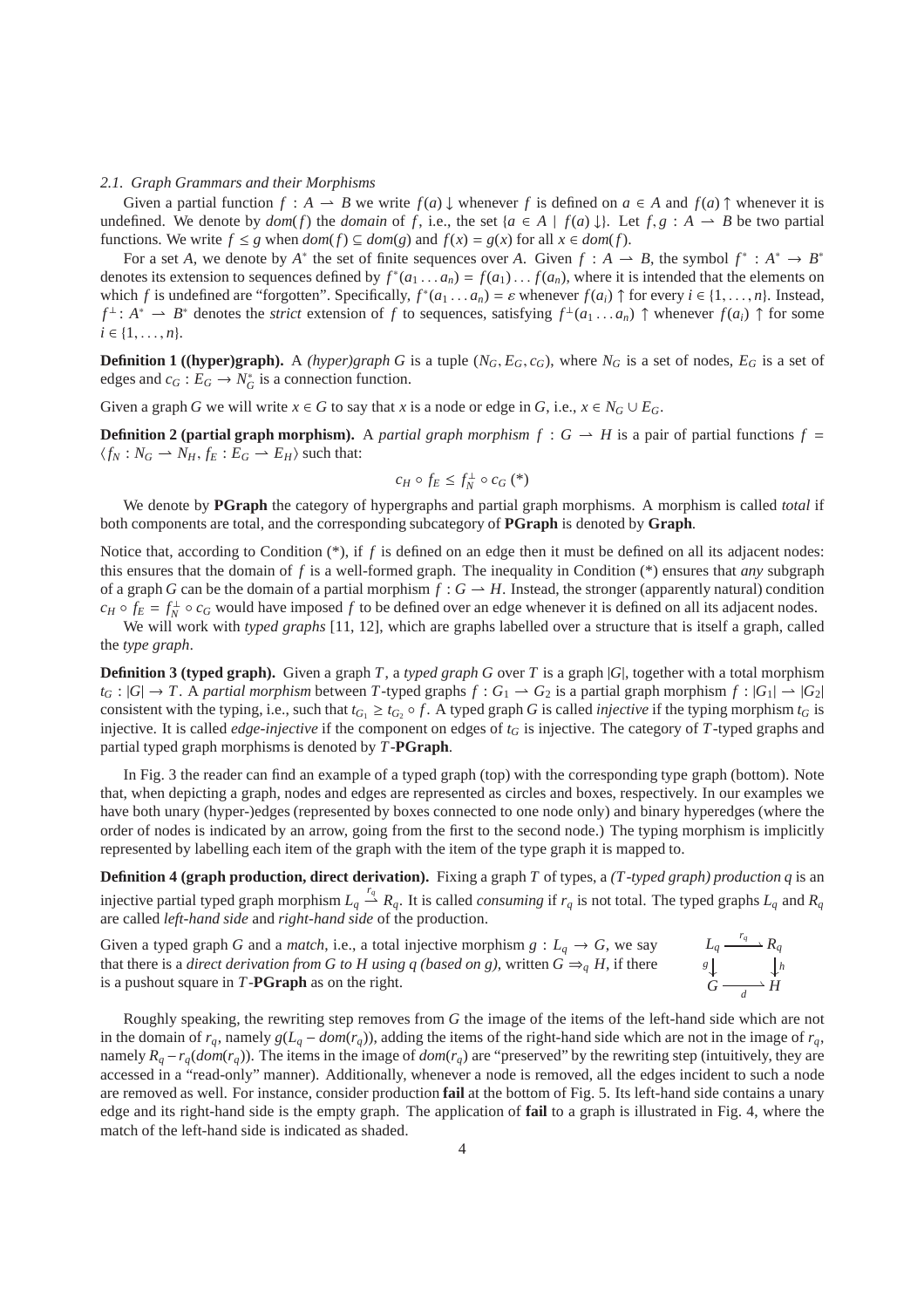

Figure 3: The start graph and type graph of the example graph grammar S.



Figure 4: Dangling edge removal in spo rewriting.

**Definition 5 (typed graph grammar).** A *(T-typed)* spo *graph grammar G* is a tuple  $\langle T, G_s, P, \pi, \Lambda, \lambda \rangle$ , where  $G_s$  is the *(typed) start graph*, *P* is a set of *production names*,  $\pi$  is a function which associates to each name  $q \in P$  a production  $\pi(q)$ , and  $\lambda : P \to \Lambda$  is a labelling over the set  $\Lambda$ . A graph grammar is *consuming* if all the productions in the range of  $\pi$  are consuming.

As standard in unfolding approaches, in the paper we will consider *consuming* graph grammars only, where each production deletes some item. Hereafter, when omitted, we will assume that the components of a given graph grammar  $G$  are  $\langle T, G_s, P, \pi, \Lambda, \lambda \rangle$ . Subscripts carry over to the component names.

For a graph grammar G we denote by  $\text{Elem}(G)$  the set  $N_T \cup E_T \cup P$ . As a convention, for each production name *q* the corresponding production  $\pi(q)$  will be  $L_q \stackrel{r_q}{\rightarrow} R_q$ . Without loss of generality, we will assume that the injective partial morphism  $r_q$  is a partial inclusion (i.e., that  $r_q(x) = x$  whenever defined). Moreover we assume that the domain of  $r_q$ , which is a subgraph of both  $|L_q|$  and  $|R_q|$ , is the *intersection* of these two graphs, i.e., that  $|L_q| \cap |R_q| = dom(r_q)$ , componentwise. Since in this paper we work only with typed notions, we will usually omit the qualification "typed", and, sometimes, we will not indicate explicitly the typing morphisms.

In the sequel we will often refer to the runs of a grammar defined as follows.

**Definition 6 (runs of a grammar).** Let G be a graph grammar. Then *Runs*(G) consists of all sequences  $r_1r_2 \tldots r_n$ where  $r_i \in P$  and  $G_s \stackrel{r_1}{\Rightarrow} G_1 \stackrel{r_2}{\Rightarrow} G_2 \cdots \stackrel{r_n}{\Rightarrow} G_n$  for some  $G_1, \ldots, G_n$ .

**Example 1.** As a first example, let us consider the graph grammar S, whose start and type graph are in Fig. 3, while productions are given in Fig. 5. For productions (and the corresponding partial morphisms) we adopt the following graphical representation: edges that are deleted or created are drawn with solid lines, whereas edges that are preserved are indicated with dashed lines. Nodes which are preserved are indicated with numbers, whereas newly created nodes are not numbered. Productions that should be observable (a notion that will be made formal in Section 4) are indicated by bold face letters.

Grammar S models a network with mobility whose nodes are either senders (labelled *S* ), receivers (*R*) or intermediary nodes (*I*). Senders may send messages (production **snd**) which can then cross connections (production *cross*) and should finally arrive at a receiver (production **rcv**). The network is variable and of unbounded size as we allow the creation of new intermediary nodes and connections to such nodes (production **cnode**). Note that a newly created node is initially inactive (label *II*) and it will become active only later, by means of production *act*. Other rules are given to connect a sender to an intermediary node and an intermediary node to a receiver (productions **cconn**<sub>1</sub> and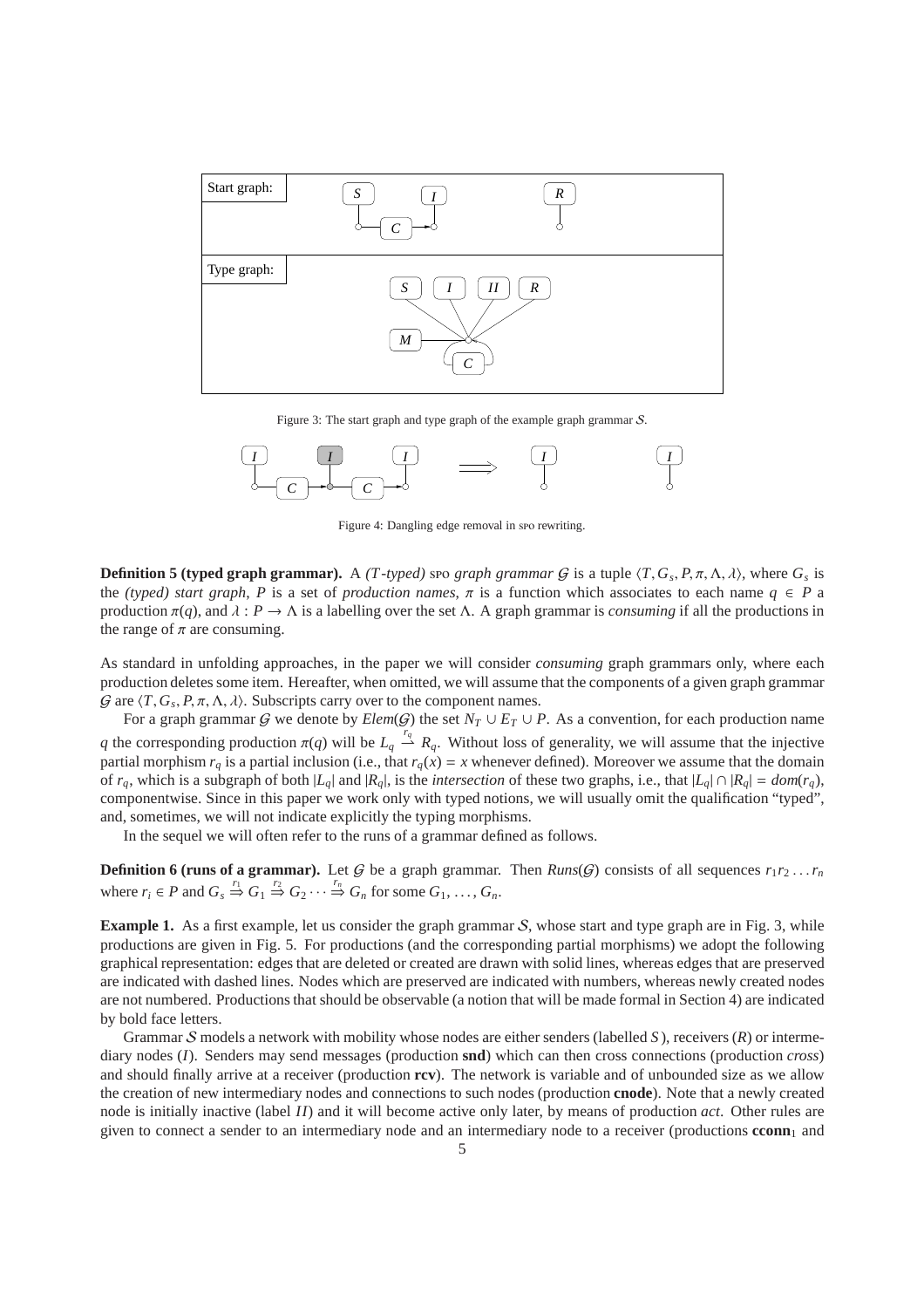

Figure 5: Example grammar S: message passing over an evolving network.

**cconn**2). Finally, a node can disappear (and in this case, as commented before, also all its connections are removed) as expressed by production **fail**. Production *idl* simply deletes and generates again a connection. It can be interpreted as a transient failure of the connection, which makes it unavailable for a while.

An example of run in S is given by the sequence **snd** *cross* **cconn**<sub>2</sub> *cross* **rcv**, where a message is generated by a sender, it travels towards a receiver and it is finally received. This is made possible by an extension of the network which, in the second step, is enriched with a new connection. A graphical representation of the run can be found in Fig. 6.

We next define the class of grammars which we will focus on.

**Definition 7 (semi-weighted SPO graph grammars).** A grammar  $G$  is *semi-weighted* if (i) the start graph  $G_s$  is edge-injective, (ii) for each  $q \in P$ , for any  $x, y \in E_{|R_q|} - E_{|L_q|}$  if  $t_{R_q}(x) = t_{R_q}(y)$  then  $x = y$ , i.e., the right-hand side graph  $R_q$  is injective on the "produced edges" and (iii) in the start graph  $G_s$  and, for any  $q \in P$ , in  $L_q$  and in the graph  $L_q \cup R_q$ , there are no isolated nodes.

Intuitively, Conditions (i) and (ii) ensure that in a semi-weighted grammar each edge generated in a computation has a uniquely determined causal history. Condition (iii) essentially says that only edges carry semantic information, while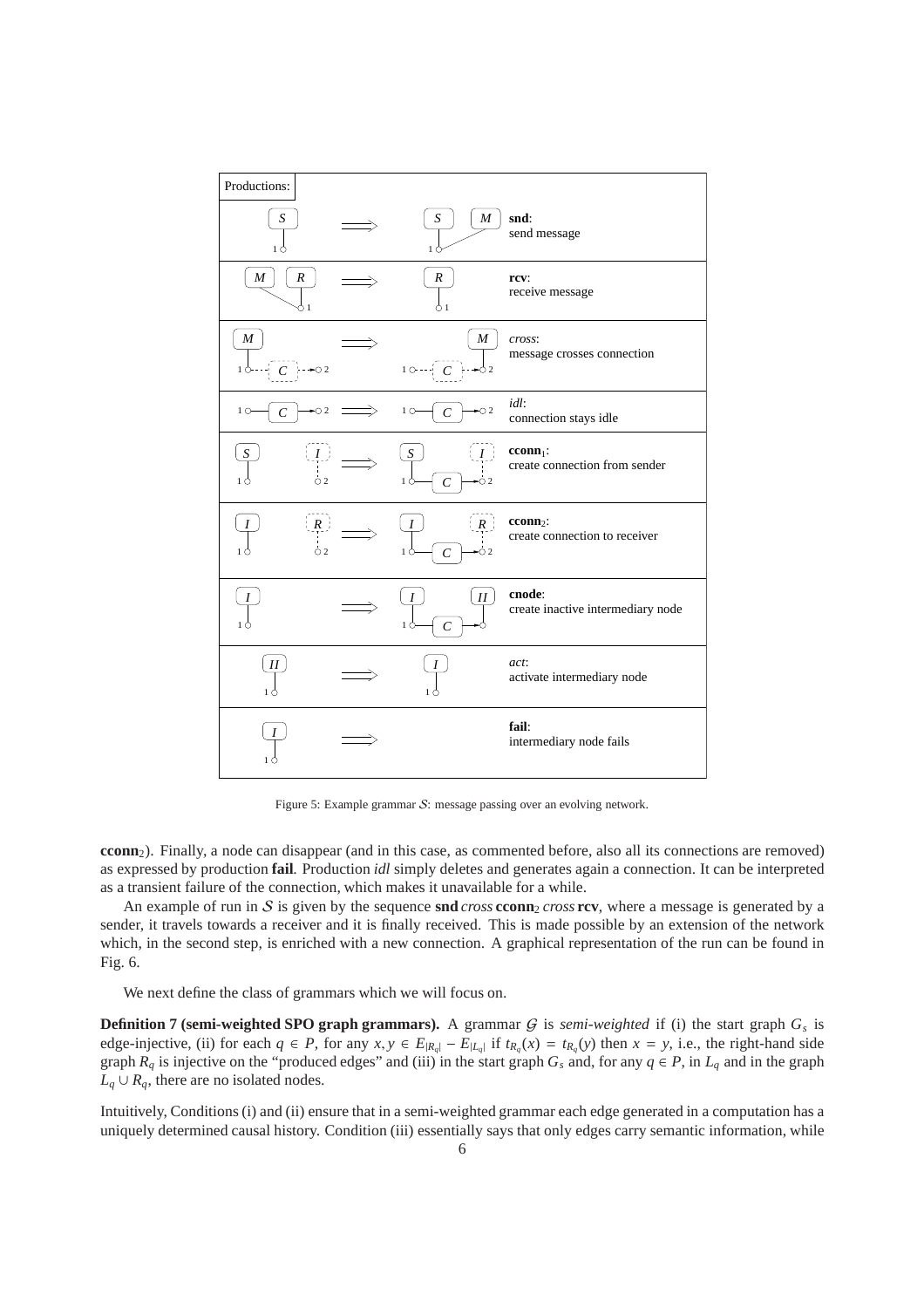

Figure 6: A run in the example grammar S.



Figure 7: Equivalence and composition of spans.

nodes are just used as attaching points for edges. At a more technical level, it ensures that the correspondence between the type graphs of two graph grammars as established by a grammar morphism, is determined by the correspondence on edges. These facts are essential for the validity of Theorem 1.

We next introduce a category of graph grammars, which will be used to define products and to characterise the unfolding construction as a coreflection. The choice of arrows of the category is quite subtle: other possible notions of morphisms are conceivable but they do not necessarily provide the right notion of product and the coreflection result. In order to define grammar morphisms we need to introduce the notion of semi-abstract span, which, roughly speaking, provides a categorical generalisation of the notion of multirelation.

Given a category **C**, a *(concrete) span*  $f : A \leftrightarrow B$  in **C** is a pair of total graph morphisms  $f = \langle f^L : X_f \to A, f^R : A \to B$  $X_f \rightarrow B$ , where  $X_f$  is called the *support*.

A *semi-abstract span* [ $f$ ] :  $A \leftrightarrow B$  is an equivalence class of spans obtained by considering the support up to isomorphism, i.e.,  $[f] = \{f' : A \leftrightarrow B \mid \exists k : X_f \to X_{f'}. (k \text{ isomorphism } \land f'^L \circ k = f^L \land f'^R \circ k = f^R) \}$  (see Fig. 7.(a)).

If **C** is a category with pullbacks, then semi-abstract spans can be composed as follows: given two semi-abstract spans  $[f_1] : A \leftrightarrow B$  and  $[f_2] : B \leftrightarrow C$ , their composition is the (equivalence class of a) span *f* constructed as in Fig. 7.(b) (i.e.,  $f^L = f_1^L \circ y$  and  $f^R = f_2^R \circ z$ ), where the square (1) is a pullback. This allows one to consider a category **Span**(**C**) which has the same objects as **C** and semi-abstract spans in **C** as arrows.

The following definition generalises the notion of image of a set through a multirelation (see, e.g., [13]).

**Definition 8 (pullback-retyping relation).** Let  $[f_T] : T_1 \leftrightarrow T_2$  be a semi-abstract span in **Graph**, let  $G_1$  be a  $T_1$ typed graph, and let  $G_2$  be a  $T_2$ -typed graph. Then  $G_1$  and  $G_2$  are *related by pullback-retyping (via* [ $f_T$ ]) if there exist total morphisms  $x : |G_2| \to |G_1|$  and  $y : |G_2| \to X_{f_T}$  such that the square in the following diagram is a pullback:



In this case we will write  $f_T(x, y)(G_1, G_2)$ , or simply  $f_T(G_1, G_2)$  if we are not interested in morphisms *x* and *y*.

Some concrete examples of retypings will be discussed after Definition 10.

We are now ready to introduce grammar morphisms. Except for the treatment of the labels, these morphisms coincide with those in [10], which are, in turn, a generalisation of Winskel's morphisms for Petri nets (see [14]).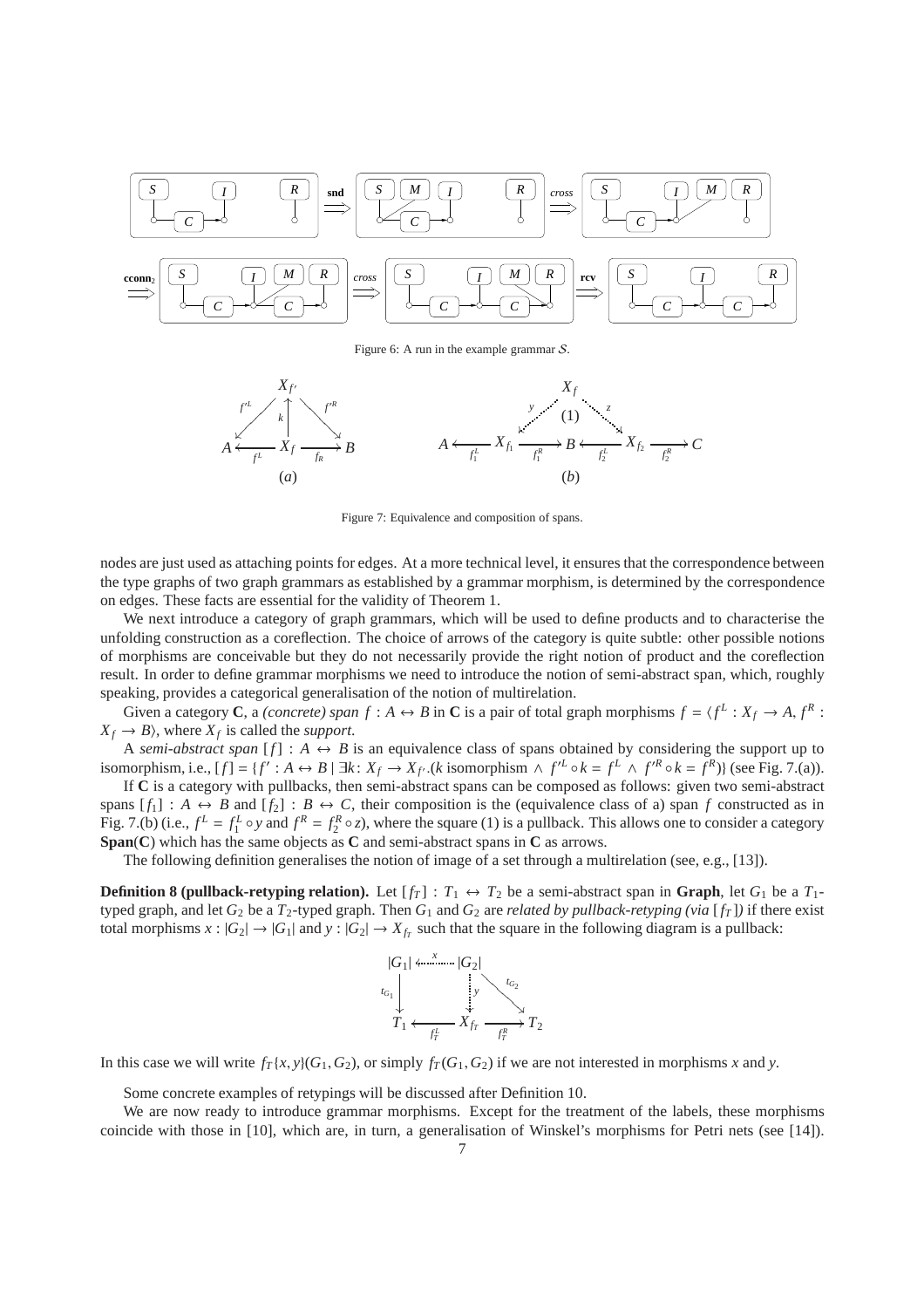

Figure 8: Diagrams for spo grammar morphisms.

The latter ensure the existence of products, which can be interpreted as asynchronous compositions, and of some coproducts, modelling nondeterministic choice [15].

Besides the component specifying the (multi)relation between the type graphs, a morphism from  $G_1$  to  $G_2$  includes a (partial) mapping between production names. Furthermore a third component explicitly relates the (untyped) graphs underlying corresponding productions of the two grammars, as well as the graphs underlying the start graphs.

**Definition 9 (grammar morphism).** Let  $G_i$  ( $i \in \{1, 2\}$ ) be graph grammars such that  $\Lambda_2 \subseteq \Lambda_1$ . A morphism  $f$ :  $\mathcal{G}_1 \rightarrow \mathcal{G}_2$  is a triple  $\langle [f_T], f_P, \iota_f \rangle$  where

- $[f_T] : T_1 \leftrightarrow T_2$  is a semi-abstract span in **Graph**, called the *type-span*;
- $f_P: P_1 \to P_2 \cup \{\emptyset\}$  is a total function, where  $\emptyset$  is a new production name (not in  $P_2$ ), with associated production  $\emptyset \rightarrow \emptyset;$
- $\iota_f$  is a family  $\{\iota_f(q_1) \mid q_1 \in P_1\} \cup \{\iota_f^s\}$  of morphisms in **Graph** such that  $\iota_f^s : |G_{s_2}| \to |G_{s_1}|$  and for each  $q_1 \in P_1$ , if  $f_P(q_1) = q_2$ , then  $\iota_f(q_1)$  is a pair

$$
\langle \iota_f^L(q_1) : |L_{q_2}| \to |L_{q_1}|, \iota_f^R(q_1) : |R_{q_2}| \to |R_{q_1}| \rangle.
$$

such that the following conditions are satisfied:

- 1. *Preservation of the start graph.* There exists a morphism *k* such that  $f_T\{t_f^s, k\}(G_{s_1}, G_{s_2})$ , i.e., the diagram in Fig. 8.(a) commutes and the square is a pullback.
- 2. *Preservation of productions.* For each  $q_1 \in P_1$ , with  $q_2 = f_P(q_1)$ , there exist morphisms  $k^L$  and  $k^R$  such that the square (1) in Fig. 8.(b) commutes, and  $f_T\{t_f^Y(q_1), k^Y\}(Y_{q_1}, Y_{q_2})$  for  $Y \in \{L, R\}.$
- 3. *Preservation of labelling.* For each  $q_1 \in P_1$ ,  $f_P(q_1) \neq \emptyset$  iff  $\lambda_1(q_1) \in \Lambda_2$  and, in this case,  $\lambda_2(f_P(q_1)) = \lambda_1(q_1)$ .

For technical convenience, the partial mapping on production names is represented as a total mapping by enriching the target set with a distinguished element ∅, representing "undefinedness". With respect to the morphisms in [10], note that here for the existence of a morphism from  $G_1$  to  $G_2$  we require that  $\Lambda_2 \subseteq \Lambda_1$  and there are some restrictions on the labelling as expressed by Condition 3 above.

**Definition 10 (category of graph grammars).** We denote by **GG** the category where objects are spo graph grammars and arrows are grammar morphisms. By **SGG** we denote the full subcategory of **GG** having semi-weighted graph grammars as objects.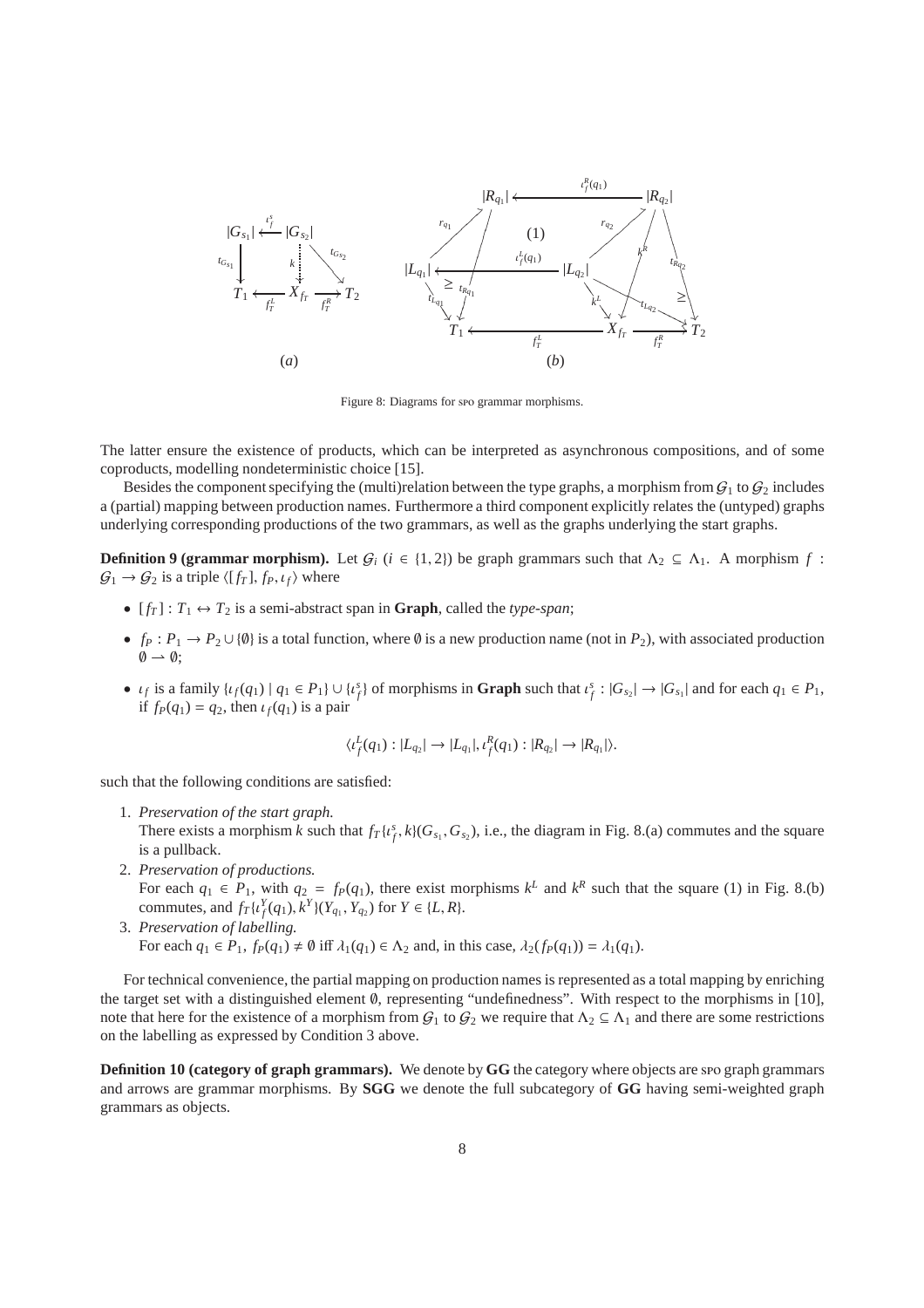

Figure 9: Start graph and type graph for the running example grammar M.

**Example 2.** Let us consider a second graph grammar M which will be used as a running example. The start and type graph are given in Fig. 9, while the productions can be found in Fig. 10.

Grammar  $M$  still models an evolving network with message passing, but here a connection may spontaneously get corrupted (production *crpt*), a fact which causes the corruption of any message which crosses it (production *cross*2). Note that in order to represent corrupted items there are two additional types in the type graph: *CC* for corrupted connections and *CM* for corrupted messages. It could also be natural to add another rule *cross*<sup>4</sup> modelling a corrupted message crossing a corrupted connection, but we omit this rule for keeping the presentation simpler.

The two example grammars  $S$  and  $M$  are used to illustrate the notion of grammar morphism. We define a morphism  $f : \mathcal{M} \to \mathcal{S}$  which intuitively maps  $\mathcal{M}$  into  $\mathcal{S}$  by forgetting about the distinction between corrupted and non corrupted items. More formally, the type span is  $f_T: T_M \leftrightarrow T_S$ , where  $X_{f_T} = T_M$ , the left leg  $f_T^L: T_M \to T_M$  is the identity and the right leg  $f_T^R: T_M \to T_S$  maps the two connection edges in  $T_M$  (i.e., *C* and *CC*) to the only connection edge in  $T_S$  (i.e., C); the same happens for messages, while any other item in  $T_M$  is mapped to the corresponding item in  $T_S$  (see Fig. 11).

The component on productions  $f_P$ :  $P_M \to P_S \cup \{0\}$  maps productions **crcv** and *crpt* in M to **rcv** and *idl* in S, respectively, while productions *cross<sub>i</sub>* ( $i \in \{1, 2, 3\}$ ) in M are all mapped to production *cross* in S. The remaining productions **snd**, **rcv**, **cconn**<sub>*i*</sub> ( $i \in \{1, 2\}$ ), **cnode**, act, **fail** in M are mapped to the corresponding productions, with the same name, in S. Note that in this case no production in M is mapped to  $\emptyset$ , which intuitively means that the mapping is total on productions. All the morphisms in the  $\iota_f$  family are isomorphisms.

It can be easily seen that the conditions of Definition 9 concerning the preservation of start graph and productions are satisfied. Since, in this case, the left leg of the type span  $f_T^L$  is the identity, the pullback-retyping of a typed graph *G* will result in a diagram of the kind



i.e., it just amounts to a retyping via a post-composition with  $f_T^R$ .

We observe that morphisms can be more sophisticated, as spans can represent general (multi-)relations. The pullback retyping construction can, e.g., remove some types and multiply some others. For instance Fig. 12(a) shows a span  $f'_T$  (the left and right leg are implicitly given by the labelling) and Fig. 12(b) the graph which would result by applying the pullback retyping to the left-hand side of *cross*2. Note that the connection *CC* disappears, while the message *M* is doubled.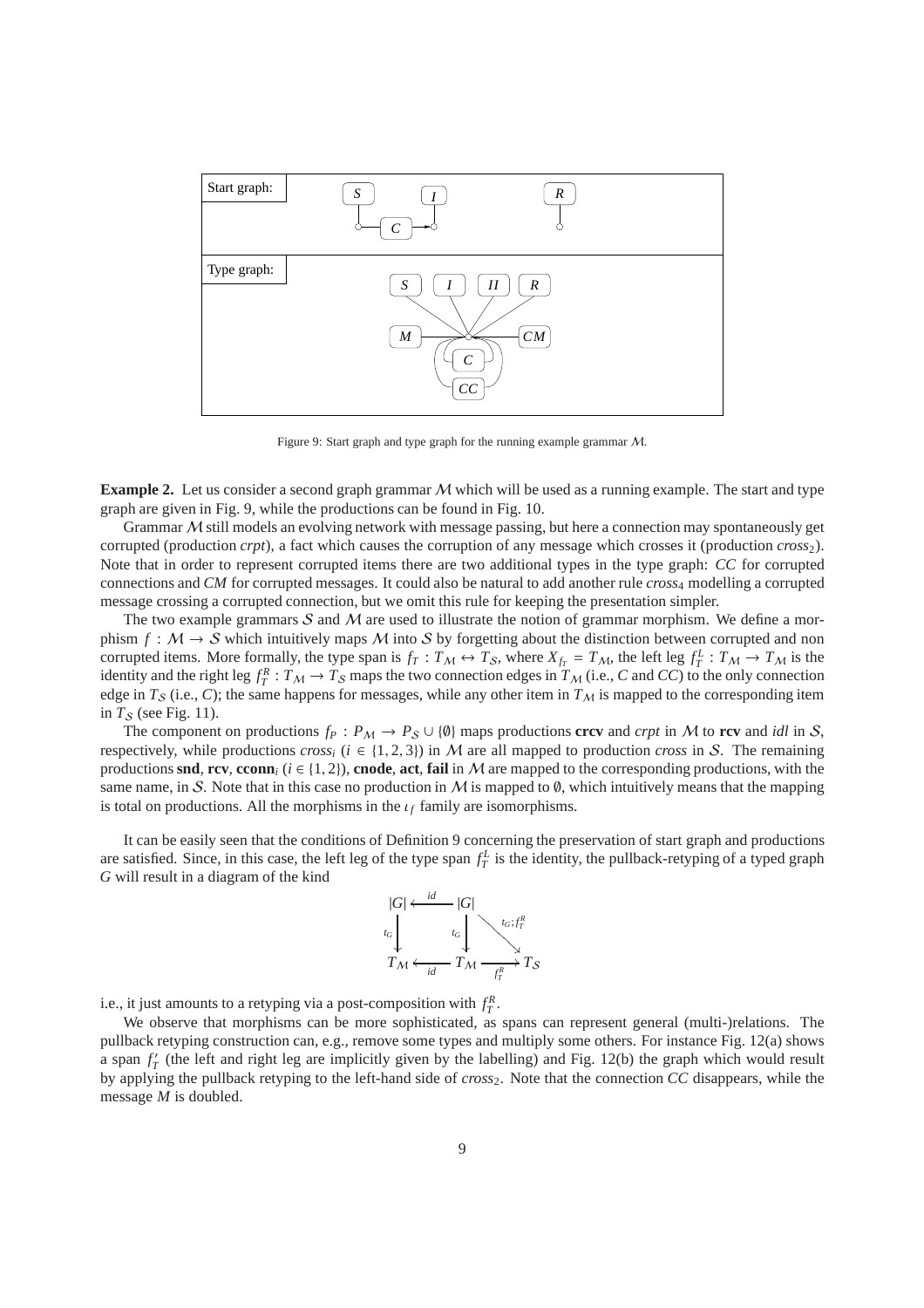| Productions:                         |                                        |                                                       |
|--------------------------------------|----------------------------------------|-------------------------------------------------------|
| S<br>16                              | $M_{\rm}$<br>S                         | snd:<br>send message                                  |
| $\boldsymbol{R}$<br>M<br>ሰ 1         | R<br>91                                | rcv:<br>receive message                               |
| CM<br>R<br>ጎ 1                       | R<br>91                                | crcv:<br>receive corrupted message                    |
| M<br>$+ -02$<br>1 Ċ<br>C             | M<br>$10 - \frac{1}{2} C$              | $cross1$ :<br>message crosses connection              |
| M<br>$CC$ $\rightarrow$ 02           | CM<br>$10 - C$                         | $cross2$ :<br>message gets corrupted                  |
| ${\it CM}$<br>$C \rightarrow \infty$ | CM<br>$10$ $\cdot$ $\cdot$ $C$ $\cdot$ | $cross3$ :<br>corrupted message crosses               |
| $1^\circ$<br>$\sim$ 2<br>$\,c\,$     | $1^\circ$<br>CC                        | crpt:<br>connection gets corrupted                    |
| $\mid I \mid$<br>$\circ$ 2<br>1 Ċ    | I<br>$\overline{C}$<br>О2              | $cconn1$ :<br>create connection from sender           |
| (R)<br>$\dot{\circ}$ 2<br>1 Ċ        | R<br>$\mathcal{C}_{0}^{0}$<br>Ò2       | cconn <sub>2</sub> :<br>create connection to receiver |
|                                      | II<br>$\mathcal{C}_{0}^{(n)}$          | cnode:<br>create inactive intermediary node           |
| $_{II}$<br>10                        | 1 Ò                                    | act:<br>activate intermediary node                    |
| 1 Ò                                  |                                        | fail:<br>intermediary node fails                      |

Figure 10: Productions for the running example grammar M.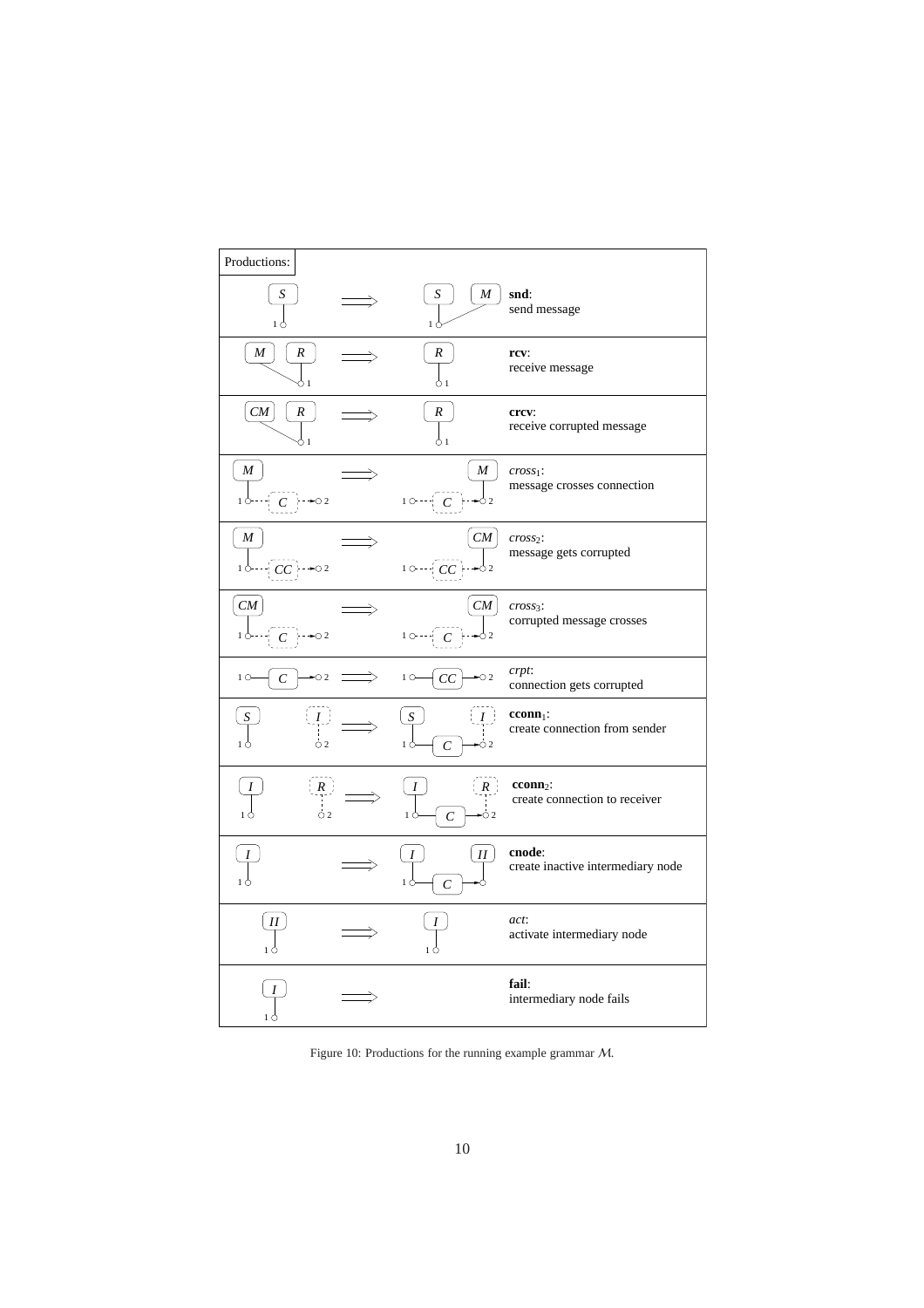

Figure 11: The type component of the morphism  $f : M \to S$ .



Figure 12: An example of pullback-retyping.

## *2.2. Product in the category of grammars*

The choice of grammar morphisms and, in particular, the conditions on the labelling, lead to a categorical product suited for composing two grammars  $G_1$  and  $G_2$ : productions with labels in  $\Lambda_1 \cap \Lambda_2$  are forced to be executed in a synchronous way, while the others are executed independently in the two components. At a more technical level, the type and start graph of the product grammar are obtained by taking the disjoint union of the type and start graphs of  $G_1$  and  $G_2$ . Similarly, productions in the product grammar which arise from the synchronisation of productions of  $G_1$ and  $G_2$  are constructed by taking the disjoint union of the left- and right-hand sides of the original productions.

**Proposition 1 (product of graph grammars).** Let  $G_1$  and  $G_2$  be two graph grammars. Their product in GG is de*fined as*  $G = G_1 \times G_2$  *with the following components:* 

- $T = T_1 \oplus T_2;$
- $\bullet$  *G<sub>s</sub>* = *G<sub>s1</sub>*  $\uplus$  *G<sub>s2</sub>*, *with the obvious typing*;
- $P = \{(p_1, p_2) | \lambda_1(p_1) = \lambda_2(p_2) \} \cup \{(p_1, \emptyset) | \lambda_1(p_1) \notin \Lambda_2\} \cup \{(0, p_2) | \lambda_2(p_2) \notin \Lambda_1\};$
- $\pi(p_1, p_2) = \pi_1(p_1) \uplus \pi_2(p_2)$ *, where*  $\pi_i(\emptyset)$  *is the empty rule*  $\emptyset \to \emptyset$ *;*
- $\Lambda = \Lambda_1 \cup \Lambda_2$ ;
- $\lambda(p_1, p_2) = \lambda_i(p_i)$ , for any  $i \in \{1, 2\}$  *such that*  $p_i \neq \emptyset$ ;

*where, p*<sup>1</sup> *and p*<sup>2</sup> *range over P*<sup>1</sup> *and P*2*, respectively, and disjoint unions are taken componentwise. The projections*  $f_i: G \to G_i$  ( $i \in \{1, 2\}$ ) are morphisms  $f_i = \langle f_{iT}, f_{iP}, t^{f_i} \rangle$ , where

- $f_{iT}: T_1 \uplus T_2 \leftrightarrow T_i$  has support  $T_i$ , the left leg  $f_{iT}^L: T_i \to T_1 \uplus T_2$  is the obvious injection, while the right leg  $f_{iT}^L: T_i \to T_i$  *is the identity;*
- $\bullet$  *f*<sub>*i*</sub>  $\cdot$  *P* → *P*<sub>*i*</sub>  $\uplus$  { $\emptyset$ } *is the obvious projection;*
- concerning the components of  $\iota_{f_i}$ : for the start graph  $\iota_{f_i}^s$ :  $G_{s_i} \to G_{s_1} \uplus G_{s_2}$  is the obvious inclusion;  $\iota_{f_i}^L$  and  $\iota_{f_i}^R$ *are defined analogously.*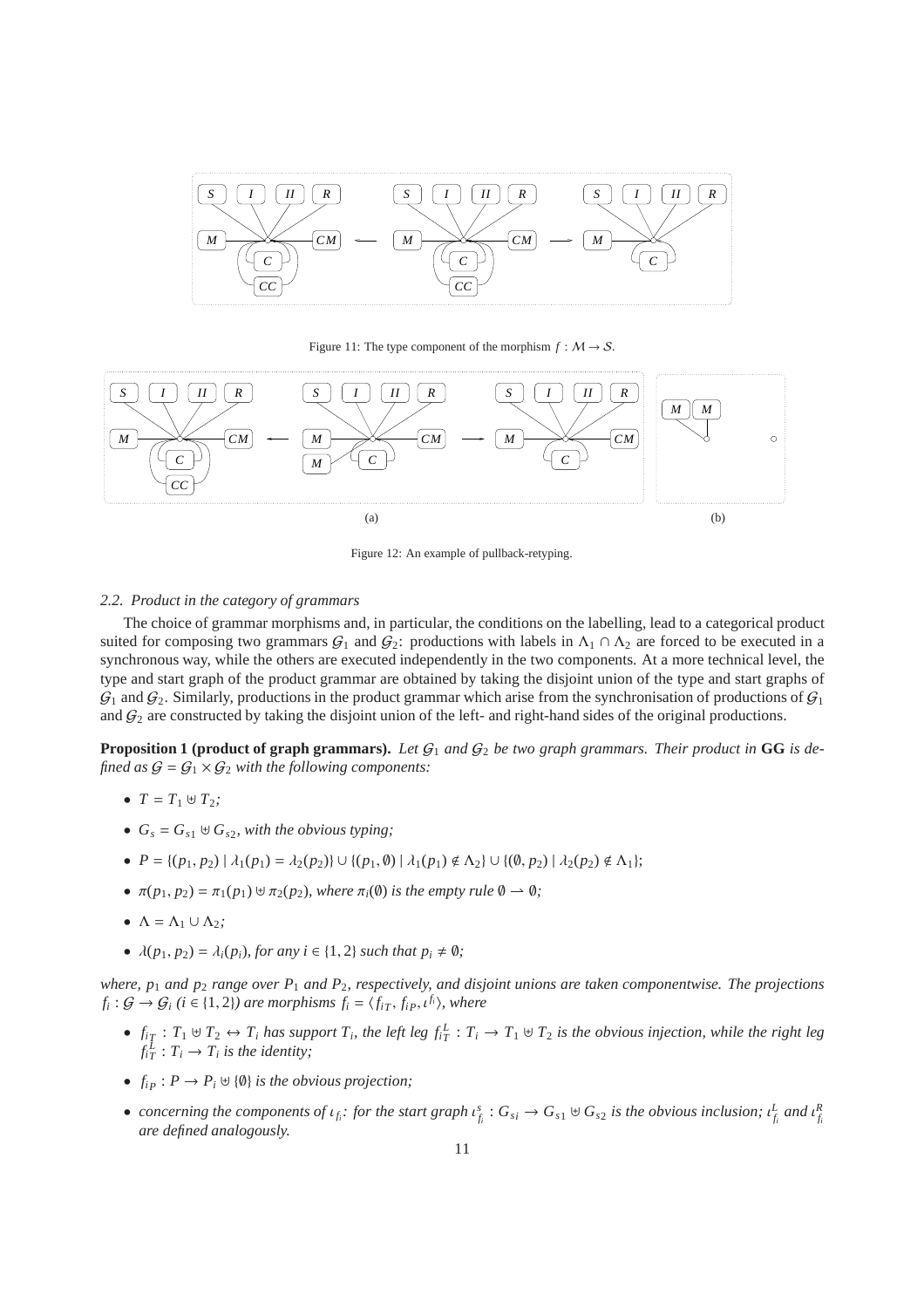If  $G_1, G_2$  are both semi-weighted grammars, then G as defined above is semi-weighted, and it is the product of  $G_1$  and  $\mathcal{G}_2$  *in* **SGG**.

Proof. Let  $G'$  be another graph grammar with morphisms  $f_i': G' \to G_i$ . We have to show that there exists a unique morphism  $f' : G' \to G$  with  $f_i \circ f' = f'_i$ .



The morphism  $f'$  will be defined as follows:

 $\bullet$  Assume that  $f'_{i}$  *T*  $\prime$  →  $T_i$  has support  $X_i$ . Then for  $f'_T$ :  $T' \leftrightarrow T_1 \uplus T_2$  take  $X_1 \uplus X_2$  as support, where the arrows *X*<sub>1</sub> ⊎ *X*<sub>2</sub> → *T*<sup> $\prime$ </sup> and *X*<sub>1</sub> ⊎ *X*<sub>2</sub> → *T*<sub>1</sub> ⊎ *T*<sub>2</sub> are obtained as mediating morphisms (see diagram below).



The category of graphs with total morphisms is an adhesive category with a strict initial object (the empty graph), which is hence extensive [16]. This implies that the two squares  $X_i, T_i, X_1 \cup X_2, T_1 \cup T_2$  must be pullbacks. It follows that the composition of the spans  $f'_T$  and  $f_{iT}$  equals  $f'_T$ . Furthermore the span  $f'_T$  is unique since, again by extensivity, taking  $X_1 \oplus X_2$  as support is the only way to obtain two pullbacks; then the arrows of the span are fixed as mediating morphisms.

• Now define  $f'_p: P' \to P \cup \{0\}$  as follows:  $f'_p(q') = (f'_{1p}(q'), f'_{2p}(q'))$  if at least one of the components of the pair is different from Ø and  $f'_{P}(q') = \emptyset$  otherwise. The situation is depicted in the diagram below:



Clearly  $f_{iP} \circ f'_{P} = f'_{iP}$  and it is easy to see that  $f'_{P}$  is unique. In fact, let  $f''_{P} : P' \to P \cup \{0\}$  another mapping with  $f_{iP} \circ f_P'' = f_i'_{P}$  and let  $q' \in P'$ . It holds that  $\lambda'(q') \in \Lambda' \supseteq \Lambda = \Lambda_1 \cup \Lambda_2$ . We distinguish two cases

- $\lambda'(q') \in Λ_1 ∪ Λ_2$ : in this case at least one of  $f'_{1P}(q')$  and  $f'_{2P}(q')$  must be different from **∅**. Hence, since the *f*<sub>*iP</sub>* are simply projections, we deduce that  $f''_P(q') = (f'_{1P}(q'), f'_{2P}(q')) = f'_{P}(q').$ </sub>
- $\lambda'(q') \notin \Lambda$ : in this case  $f'_{i,p}(q') = \emptyset$  for  $i \in \{1,2\}$ . Since  $(\emptyset, \emptyset)$  is not in *P*, we deduce that  $f''_{p}(q') = \emptyset$  $f'_{P}(q')$ .

Note that for the argument above, the condition about labels in the definition of grammar morphisms (Condition 3 in Definition 9) is essential.

• Finally, the components of  $\iota_{f'}$  can be defined as follows: in the diagram below take the pullback of  $X_1 \cup X_2 \to T'$ and  $|G_{s'}| \to T'$  in order to obtain *S*. The arrows  $|G_{s_i}| \to S$  are obtained as mediating morphisms.

Since the squares  $|G_{si}|$ ,  $|G_{s'}|$ ,  $X_i$ ,  $T'$  are pullbacks, the squares  $|G_{si}|$ ,  $X_i$ ,  $S$ ,  $X_1 \cup X_2$  are also pullbacks, due to pullback splitting. Hence, since we are working in an extensive category, *S* must be the coproduct of |*Gs*<sup>1</sup> |, |*Gs*<sup>2</sup> |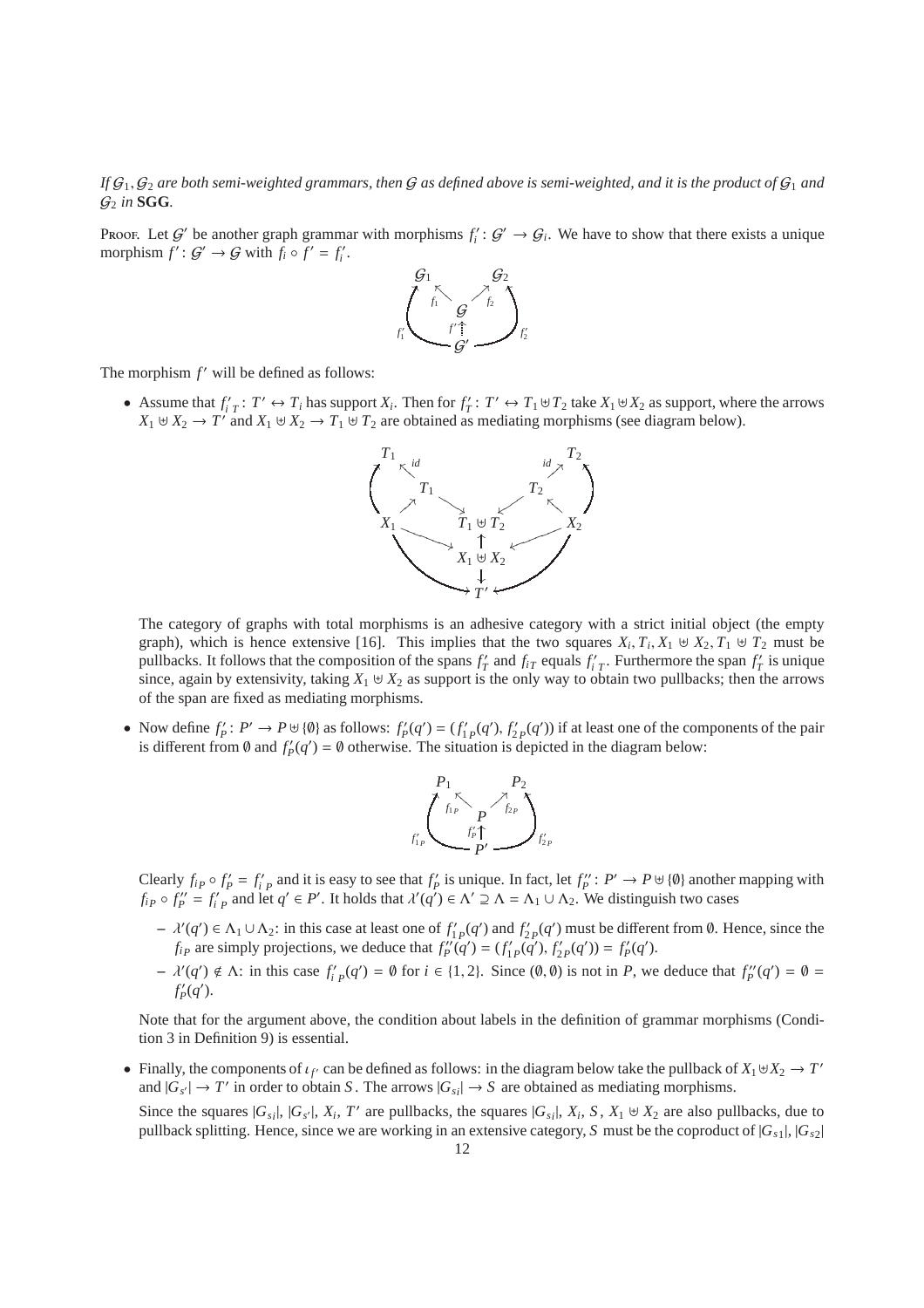and thus it is isomorphic to  $|G_s|$ . This gives morphism  $\iota_f^s$  and shows that  $|G_s|$  can be obtained from  $|G_{s'}|$  via pullback-retyping. The arrow  $\iota_f^s$  must be unique since it is the mediating morphism of a coproduct.



Analogously one can define morphisms  $\iota_{f'}^L$ :  $|L_q| \to |L_{q'}|$ ,  $\iota_{f'}^R$ :  $|R_q| \to |R_{q'}|$  for productions  $q' \in P'$ ,  $q \in P$  where  $f'_{P}(q') = q$ . It remains to show that the square on the left below commutes. Let  $q_i = f_{1P}(q)$  and consider the diagram on the right below. It is known that all triangles and squares—apart from the bottom square—commute and that  $|L_q|$  is the coproduct of  $|L_{q_1}|$  and  $|L_{q_2}|$ . Since the two coprojections  $|L_{q_1}| \to |L_q|$  are jointly epi (also in the category of partial morphisms), commutativity follows from a simple diagram-chasing argument.



Note also that whenever  $G_1$  and  $G_2$  are semi-weighted, then G is semi-weighted. And since every arrow in GG between semi-weighted grammars is also an arrow in **SGG**, the same argument applies. ✷

#### *2.3. Occurrence Grammars and Unfolding*

A grammar G is *safe* if (i) for all H such that  $G_s \Rightarrow^* H$ , H is injective, and (ii) for each  $q \in P$ , the left- and right-hand side graphs  $L_q$  and  $R_q$  are injective.

In words, in a safe grammar each graph *G* reachable from the start graph is injectively typed, and thus we can identify it with the corresponding subgraph  $t_G(|G|)$  of the type graph. With this identification, a production can only be applied to the subgraph of the type graph which is the image via the typing morphism of its left-hand side. Thus, according to its typing, we can think that a production *produces*, *preserves* or *consumes* items of the type graph, and using a net-like language, we speak of pre-set, context and post-set of a production, correspondingly. Intuitively the type graph *T* plays the role of the set of *places* of a net, whereas the productions in *P* correspond to the *transitions*.

**Definition 11 (pre-set, post-set and context of a production).** Let G be a graph grammar. For any production  $q \in P$ we define its *pre-set*  $\mathbf{e}_q$ , *context q* and *post-set q*<sup>•</sup> as the following subsets of  $E_T \cup N_T$ :

$$
^{\bullet}q = t_{L_q}(|L_q| - |dom(r_q)|) \quad q = t_{L_q}(|dom(r_q)|) \quad q^{\bullet} = t_{R_q}(|R_q| - r_q(|dom(r_q)|)).
$$

Symmetrically, for each item  $x \in T$  we define  $x = \{q \in P \mid x \in q^{\bullet}\}\$ ,  $x^{\bullet} = \{q \in P \mid x \in q\}\$ ,  $x = \{q \in P \mid x \in q\}$ .

Causal dependencies between productions are captured as follows.

**Definition 12 (causality).** The *causality* relation of a grammar  $G$  is the (least) transitive relation < over  $Elem(G)$ satisfying, for any node or edge  $x \in T$ , and for productions  $q, q' \in P$ ,

1. if  $x \in \mathcal{A}$  then  $x < q$ ;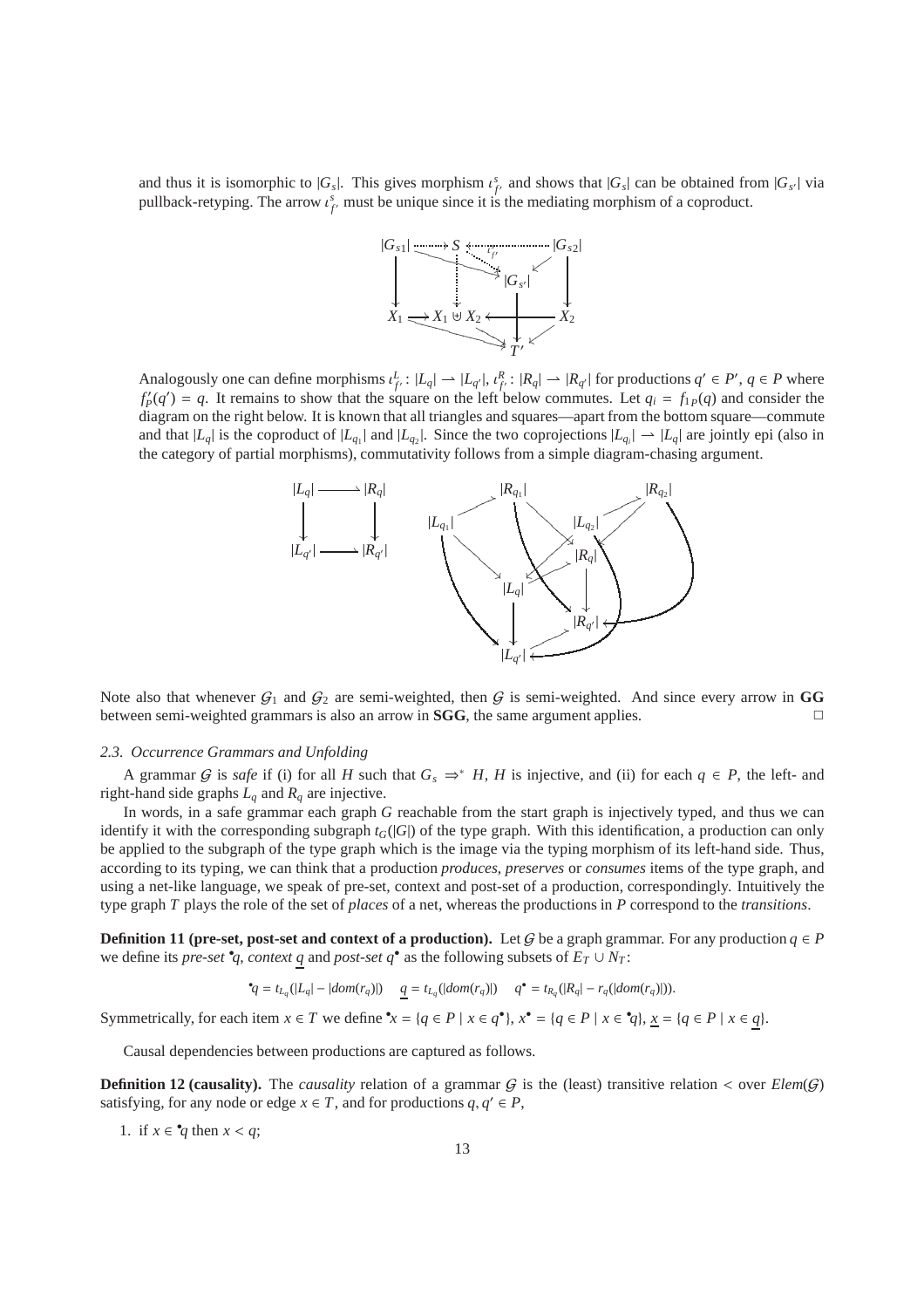2. if  $x \in q^{\bullet}$  then  $q < x$ ; 3. if  $q^{\bullet} \cap q' \neq \emptyset$  then  $q < q'$ .

As usual  $\leq$  is the reflexive closure of  $\lt$ . Moreover, for  $x \in \mathcal{E}$  leads (G) we denote by  $|x|$  the set of causes of x in P, namely  $\{q \in P \mid q \leq x\}.$ 

As it happens in Petri nets with read arcs, the fact that a production application not only consumes and produces, but also preserves a part of the state, leads to a form of asymmetric conflict between productions; for a more thorough discussion of asymmetric event structures see Appendix A.1 and [17].

**Definition 13 (asymmetric conflict).** The *asymmetric conflict relation* of a grammar  $G$  is the binary relation  $\nearrow$  over the set of productions, defined by:

1. if  $q \cap q' \neq \emptyset$  then  $q \nearrow q'$ ; 2. if  $\overline{q} \cap \overline{q}' \neq \emptyset$  and  $q \neq q'$  then  $q \nearrow q'$ ; 3. if  $q < q'$  then  $q \nearrow q'$ .

Intuitively, whenever  $q \nearrow q'$ , q can never follow q' in a computation. This holds when q preserves something deleted by  $q'$  (Condition 1), trivially when  $q$  and  $q'$  are in conflict (Condition 2) and also when  $q < q'$  (Condition 3). Conflicts are represented by cycles of asymmetric conflict: if  $q_1 \nearrow q_2 \nearrow \dots \nearrow q_n \nearrow q_1$  then the entire set  $\{q_1, \dots, q_n\}$  will never appear in the same computation.

An *occurrence grammar* is an acyclic grammar which represents, in a branching structure, several possible computations beginning from its start graph and using each production at most once. Recall that a relation  $R \subseteq X \times X$  is called *finitary* if for any  $x \in X$ , the set  $\{y \in X \mid R(y, x)\}$  is finite.

**Definition 14 (occurrence grammar).** An *occurrence grammar* is a safe grammar  $O = \langle T, G_s, P, \pi, \Lambda, \lambda \rangle$  such that

- 1. causality < is irreflexive, its reflexive closure  $\leq$  is a partial order, and, for any  $q \in P$ , the set  $\lfloor q \rfloor$  is finite and asymmetric conflict  $\nearrow$  is acyclic on [*q*];
- 2. any item *x* in *T* is created by at most one production in *P*, i.e.,  $|\mathbf{x}| \leq 1$ ;
- 3. the start graph  $G_s$  is the set  $Min(O)$  of minimal elements of  $\langle Element(O), \leq \rangle$  (with the graphical structure inherited from *T* and typed by the inclusion);

A finite occurrence grammar is *deterministic* if relation  $\nearrow^*$ , the transitive closure of  $\nearrow$ , is irreflexive. We denote by **OGG** the full subcategory of **GG** with occurrence grammars as objects.

Intuitively, by condition 1 the causes of any event are finite and free of conflicts (cycles of asymmetric conflict), while condition 2 ensures that any item is generated at most once in a computation. By condition 3, the start graph of an occurrence grammar is determined by  $Min(O)$ . An occurrence grammar is deterministic when it does not contain conflicts so that all its productions can be executed in the same computation. Given two occurrence grammars  $O_1$  and  $O_2$ , we say that  $O_1$  is a *sub-grammar* of  $O_2$ , if  $O_1 \subseteq O_2$ , componentwise, and the inclusion of  $O_1$  into  $O_2$  is a grammar morphism. In the sequel, the productions of an occurrence grammar will often be called events.

The notion of configuration captures the intuitive idea of (deterministic) computation in an occurrence grammar.

**Definition 15 (configuration).** Let O be an occurrence grammar. A *configuration* is a subset  $C \subseteq P$  satisfying the following requirements

- 1. for any  $q \in C$  it holds that  $\lfloor q \rfloor \subseteq C$ ;
- 2.  $\mathcal{L}_C$ , the asymmetric conflict restricted to *C*, is acyclic and finitary.

The set of configurations of  $O$  is denoted as  $Conf(O)$ .

It is shown in [10] that, indeed, configurations faithfully represent computations in an occurrence grammar: all the productions in a configuration can be applied in a derivation exactly once in any order compatible with  $\nearrow$ , and all and only the derivations in  $O$  can be obtained in this way. Hence the runs of an occurrence grammar are exactly the linearisations, compatible with the asymmetric conflict relation, of its configurations, i.e., the following holds: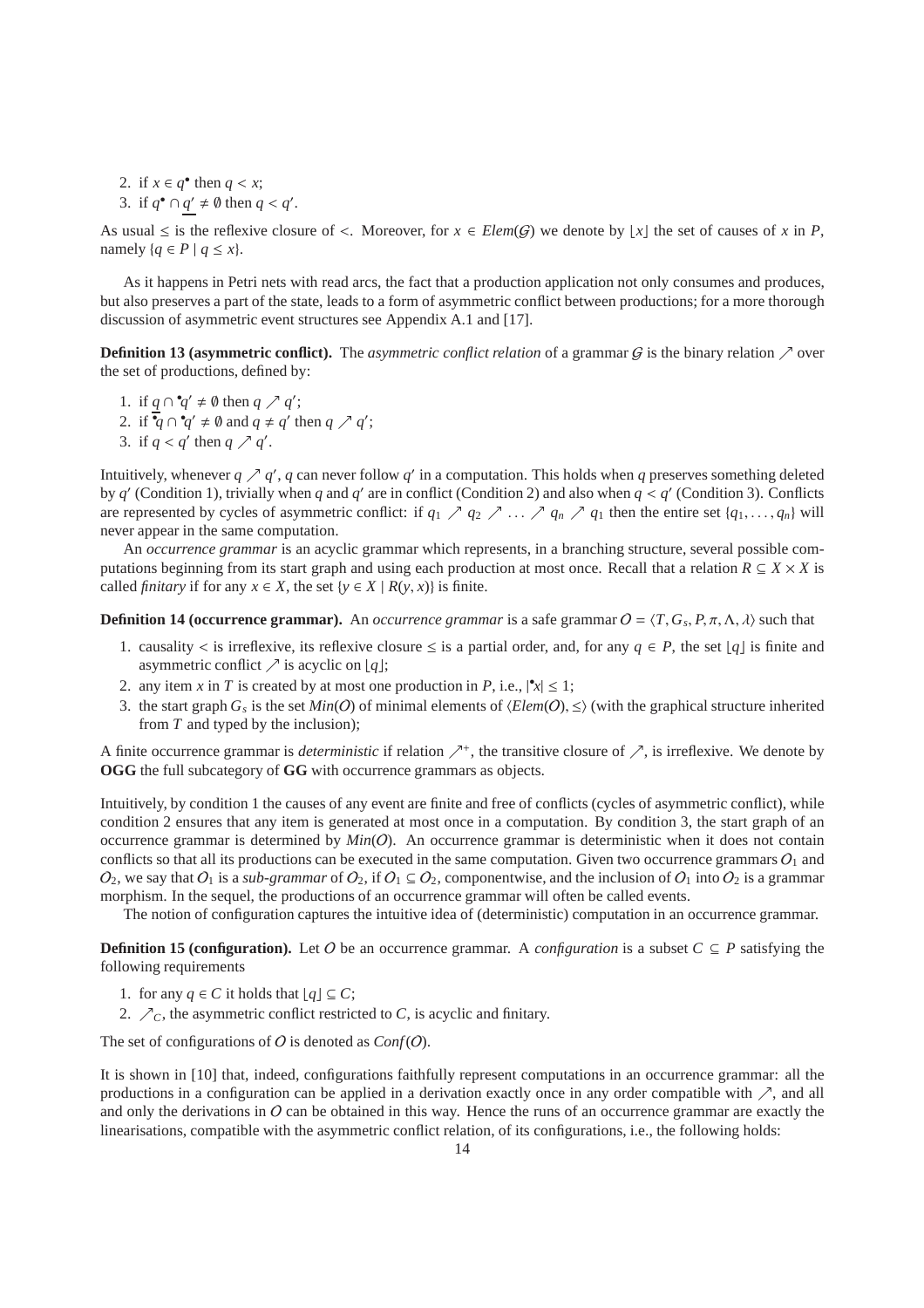**Proposition 2 (configurations as runs).** *Let* O *be an occurrence grammar. Then Runs*( $O$ ) = { $q_1 \ldots q_n$ } { $q_1, \ldots, q_n$ } ∈ *Conf*(*O*)  $\land \forall i < j$ . ¬ $(q_i \nearrow q_i)$ }.

Since occurrence grammars are particular semi-weighted grammars, there is an inclusion functor  $I : OGG \rightarrow$ **SGG**. As an easy corollary of [10, Theorem 45], this functor has a right adjoint. We remark that this theorem would not hold if we considered **GG** instead of **SGG**.

# **Theorem 1 (coreflection).** *The inclusion functor*  $I : OGG \rightarrow SGG$  *has a right adjoint, the so-called unfolding*  $f$ unctor  $U$ : **SGG**  $\rightarrow$  **OGG**.

As a consequence of the above result  $U$ , as a right adjoint, preserves all limits and in particular products, i.e., given two grammars  $G_1$  and  $G_2$ , it holds that  $\mathcal{U}(G_1 \times G_2) = \mathcal{U}(G_1) \times \mathcal{U}(G_2)$ .

The result in [10] is obtained through the explicit definition of the unfolding  $\mathcal{U}(\mathcal{G})$ . Given a grammar  $\mathcal{G}$  the unfolding construction produces an occurrence grammar which fully describes its behaviour recording all the possible graph items which are generated and the occurrences of productions. The unfolding of  $G$  is constructed inductively by starting from a grammar which only includes the start graph of  $G$  (which is also used as a type graph), and then extending such grammar, at any step, by applying productions in any possible way to the type graph, without deleting items but only generating new ones, and recording the corresponding production instances. The result is an occurrence grammar  $\mathcal{U}(G)$  and a grammar morphism  $f : \mathcal{U}(G) \to G$ , called the *folding morphism*, which maps each item (instance of production or graph item) of the unfolding to the corresponding item of the original grammar. The construction is not formally defined here, we refer the reader to [10]. In Section 4 we will show an example of an unfolding.

As an immediate consequence of the fact that the unfolding  $\mathcal{U}(G)$  completely captures the behaviour of a grammar  $G$ , we have the following result.

## **Proposition 3 (completeness of the unfolding).** *For any semi-weighted graph grammar* G *it holds that*

$$
\lambda^*(Runs(\mathcal{U}(\mathcal{G})))=\lambda^*(Runs(\mathcal{G})).
$$

## **3. Interleaving Structures**

Interleaving structures [18] are a semantic model which captures the behaviour of a system as the collection of its possible runs. They are used as a simpler intermediate model which helps in stating and proving the correctness of the diagnosis procedure.

An interleaving structure is essentially a collection of runs (sequences of events) satisfying suitable closure properties. Given a set  $E$ , we will denote by  $E^{\odot}$  the set of sequences over  $E$  in which each element of  $E$  occurs at most once.

**Definition 16 (interleaving structures).** A (labelled) *interleaving structure* is a tuple  $I = (E, R, \Lambda, \lambda)$  where *E* is a set of *events*,  $\lambda: E \to \Lambda$  is a labelling of events and  $R \subseteq E^{\odot}$  is the set of *runs*, satisfying: (i) *R* is prefix-closed, (ii) *R* contains the empty run  $\varepsilon$ , and (iii) every event  $e \in E$  occurs in at least one run.

The components of an interleaving structure I will be denoted by *E*, *R*, Λ, λ, possibly with subscripts. The category of interleaving structures, as defined below, is adapted from [18] by changing the notion of morphisms in order to take into account the labels. This is needed to obtain a product which expresses a suitable form of synchronised composition.

**Definition 17 (interleaving morphisms).** Let  $I_i$  with  $i \in \{1, 2\}$  be interleaving structures. An *interleaving morphism* from  $I_1$  to  $I_2$  is a partial function  $\theta$ :  $E_1 \rightarrow E_2$  on events such that

- 1.  $\Lambda_2 \subseteq \Lambda_1$ ;
- 2. for each  $e_1 \in E_1$ ,  $\theta(e_1) \downarrow$  iff  $\lambda_1(e_1) \in \Lambda_2$  and, in this case,  $\lambda_2(\theta(e_1)) = \lambda_1(e_1)$ ;
- 3. for every  $r \in R_1$  it holds that  $\theta^*(r) \in R_2$ .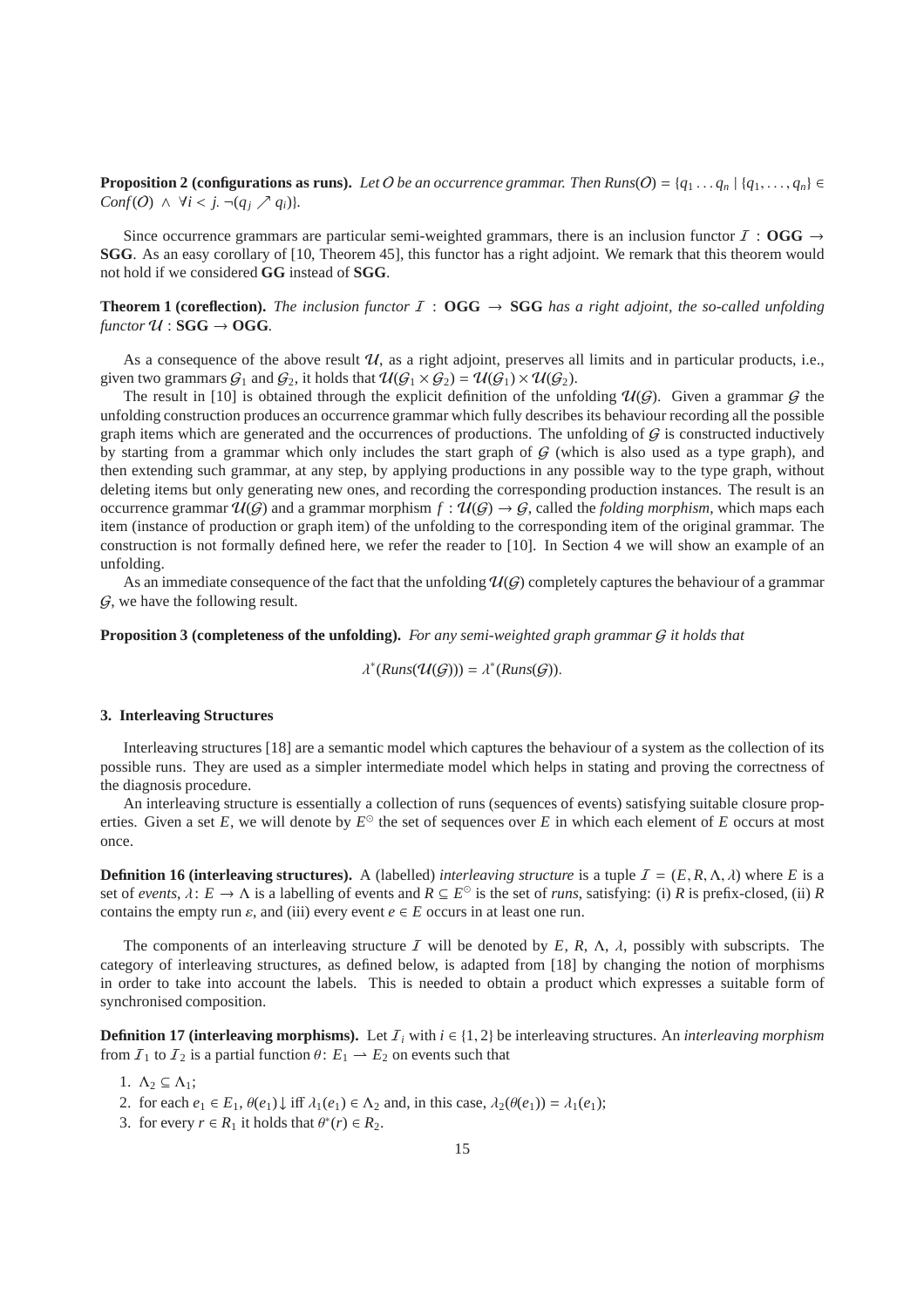Morphism  $\theta$  is called a projection if it is surjective on runs, i.e.,  $\theta^*: R_1 \to R_2$  is surjective. The category of interleaving structures and morphisms is denoted **Ilv**.

Observe that an interleaving morphism  $\theta: I_1 \to I_2$  is necessarily injective on the events occurring in each run, i.e., for any run  $r_1 = e_1 \ldots e_k \in R_1$ , for  $i \neq j$  we have  $\theta(e_i) \neq \theta(e_j)$ , when both are defined. Otherwise,  $\theta(r)$  could not be a run in  $I_2$  as it would contain two occurrences of the same event.

An occurrence grammar can be easily mapped to an interleaving structure, by simply taking all the runs of the grammar.

**Definition 18 (interleaving structures for occurrence grammars).** For an occurrence grammar O we define  $I\psi$ (O) =  $(P, Runs(O), \Lambda, \lambda).$ 

We next characterise the categorical product in **IIv**, which turns out to be, as in GG, the desired form of synchronised product.

**Proposition 4 (product of interleaving structures).** Let  $I_1$  and  $I_2$  be two interleaving structures. Then the product *object*  $I_1 \times I_2$  *is the interleaving structure*  $I = (E, R, \Lambda, \lambda)$  *defined as follows. Let* 

$$
E' = \{(e_1, e_2) \mid e_1 \in E_1, e_2 \in E_2, \lambda_1(e_1) = \lambda_2(e_2)\}
$$
  
 
$$
\cup \{(e_1, *) \mid e_1 \in E_1, \lambda_1(e_1) \notin \Lambda_2\} \cup \{(*, e_2) \mid e_2 \in E_2, \lambda_2(e_2) \notin \Lambda_1\}
$$

*and let*  $\pi_i$ :  $E \to E_i$  *be the obvious partial projections (e.g.,*  $\pi_1(e_1, x_2) = e_1$  *and*  $\pi_1(*, x_2) \uparrow$  *for*  $e_1 \in E_1$  *and*  $x_2 \in E_2 \cup \{*\}\$ . Then  $R = \{r \in (E')^{\circlearrowright} \mid \pi_1^*(r) \in R_1, \pi_2^*(r) \in R_2\}$ ,  $E = \{e' \in E' \mid e \text{ occurs in some run } r \in R\}$ ,  $\Lambda = \Lambda_1 \cup \Lambda_2$ *and* λ *is defined in the obvious way.*

Proof. Let I' be any interleaving structure and let  $\theta_i: I' \to I_i$  be morphisms. Let us define  $\theta: I' \to I$  as follows:

$$
\theta(e') \uparrow \qquad \text{if } \theta_1(e') \uparrow \text{ and } \theta_2(e') \uparrow
$$
\n
$$
\theta(e') = \begin{cases}\n(\theta_1(e'), \theta_2(e')) & \text{if } \theta_1(e') \downarrow \text{ and } \theta_2(e') \downarrow \\
(\theta_1(e'), *) & \text{if } \theta_1(e') \downarrow \text{ and } \theta_2(e') \uparrow \\
(*, \theta_2(e')) & \text{if } \theta_1(e') \uparrow \text{ and } \theta_2(e') \downarrow\n\end{cases}
$$

Trivially, the diagram, seen in the category of sets and partial functions, commutes and  $\theta$  is uniquely determined. Hence to conclude we just need to show that  $\theta$  is a well-defined interleaving morphism. In fact,

- 1. Since there are morphisms  $\theta_i : \mathcal{I}' \to \mathcal{I}_i$ , necessarily  $\Lambda_i \subseteq \Lambda'$ , for  $i \in \{1, 2\}$  and thus  $\Lambda = \Lambda_1 \cup \Lambda_2 \subseteq \Lambda'$ .
- 2. For each  $e' \in E'$ ,  $\theta(e') \downarrow$  iff  $\lambda'(e') \in \Lambda$ . In more detail:

$$
\theta(e') \downarrow \iff \theta_1(e') \downarrow \text{ or } \theta_2(e') \downarrow
$$
  

$$
\iff \lambda'(e') \in \Lambda_1 \text{ or } \lambda'(e') \in \Lambda_2
$$
  

$$
\iff \lambda'(e') \in \Lambda_1 \cup \Lambda_2 = \Lambda.
$$

And clearly, when defined,  $\lambda'(e') = \lambda(\theta(e'))$ 

3. For any  $r' \in R$ ',  $\theta^*(r')$  $\epsilon$  *R*. In fact, notice that, due to commutativity,  $\pi_i^*(\theta^*(r')) = \theta_i^*(r') \in R_i$ . Hence, by construction,  $\theta^*(r')$  $) \in R$ .

#### **4. Diagnosis and Pruning**

In this section we use the tools introduced so far in order to formalise the diagnosis problem. Then we show how, given a graph grammar model and an observation for such a grammar, the diagnosis can be obtained by first taking the product of the model and the observation, considering its unfolding and finally pruning such unfolding in order to remove incomplete explanations. As already mentioned, typically only a subset of the productions in the system is observable. Hence, for this section, we fix a graph grammar  $G$  with  $\Lambda$  as the set of labels, and a subset Λ ′ ⊆ Λ of *observable labels*; an event or production is called *observable* if it has an observable label. In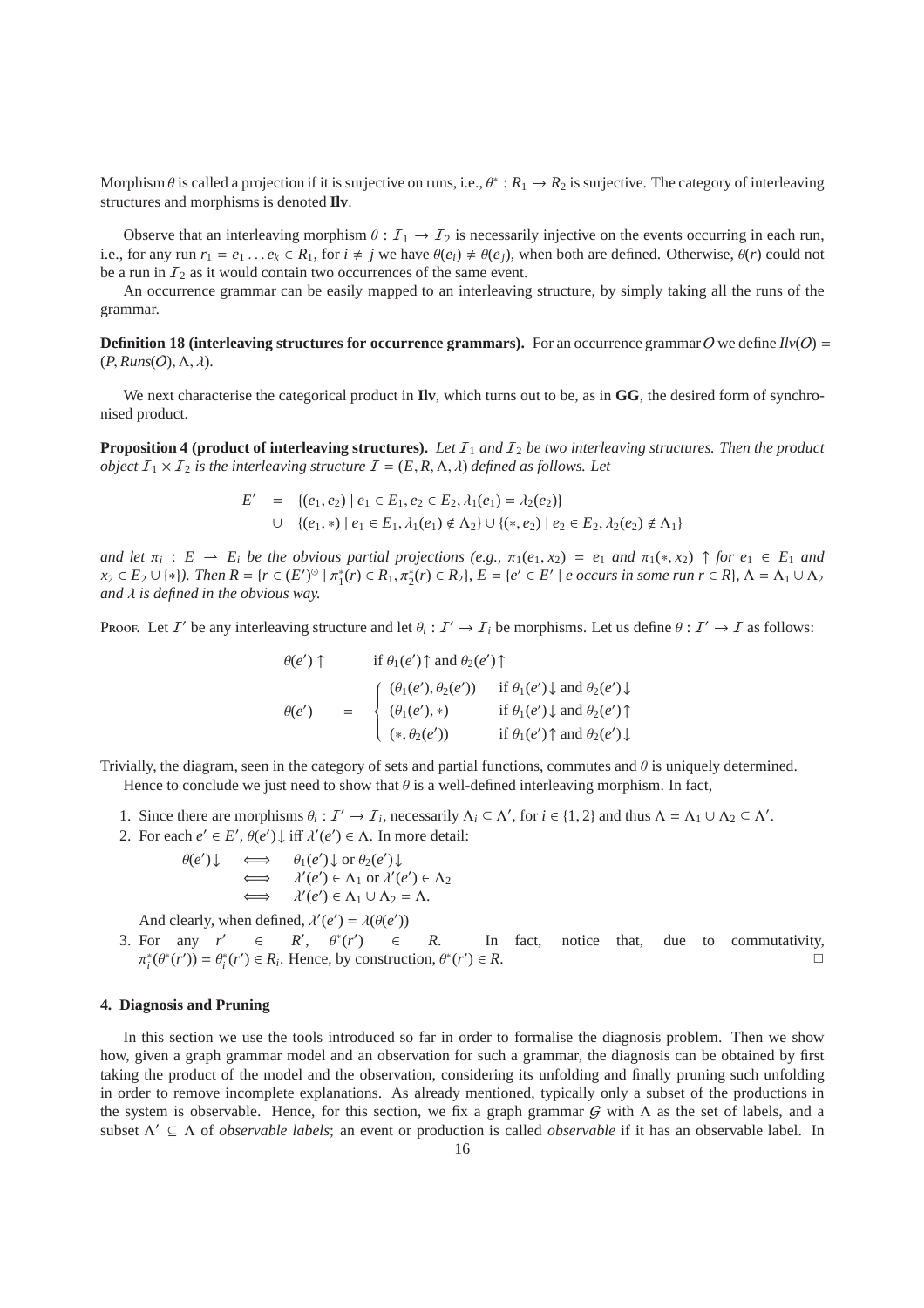

Figure 13: A graph grammar representing an observation  $A$ , given in a Petri-net-like notation.

order to keep explanations finite, we will only consider systems that satisfy the following *observability assumption* (compare [2, 19]): *any infinite run must contain an infinite number of observable productions.*

In the sequel we will need to consider the runs of a system which have a number of observable events coinciding with the number of events in the observation. For this aim the following definition will be useful.

**Definition 19** (*n***-runs of a grammar).** Let G be a graph grammar. For a given  $n \in \mathbb{N}$  we denote by  $Runs^n(G)$  the set of all runs for which the number of observable productions equals *n*.

The outcome of the diagnosis procedure is an occurrence grammar which, intuitively, collects all the behaviours of the grammar  $G$  modelling the system, which are able to "explain" the observation.

An observation can be a sequence (in the case of a single observer) or a set of sequences (in the case of multiple distributed observers) of alarms (observable events). Here we consider, more generally, partially ordered sets of observations, which can be conveniently modelled as deterministic occurrence grammars.

**Definition 20 (observation grammar).** An *observation grammar*  $\mathcal{A}$  for a given grammar  $G$ , with observable labels  $\Lambda'$ , is a (finite) deterministic occurrence grammar labelled over  $\Lambda'$ .

Given a sequence of observed events, we can easily construct an observation grammar  $\mathcal{A}$  having that sequence as observable behaviour. It will have a production for each event in the sequence, with the corresponding label. Each such production consumes a resource generated by the previous one in the sequence (or an initial resource in the case of the first production). The same construction applies to general partially ordered sets of observations.

**Example 3.** In the running example grammar M (see Fig. 9 and Fig. 10), assume that we have the following observation: **snd cnode cconn**<sub>2</sub> **crcv**, i.e., we observe, in sequence, the sending of a message, the creation of a new intermediary node with the corresponding connection, the creation of a connection to a receiver and the reception of a corrupted message. As explained above, these four observations can be represented by a simple grammar  $\mathcal{A}$  (see Fig. 13) with four productions, each of which either consumes an initial resource or a resource produced by the previous production. These resources are modeled as 0-ary edges (labelled *X*, *Y*, *W*, *Z*). The start graph is depicted with bold lines, and the left- and right-hand sides of the productions of the occurrence grammar are indicated by using a Petri-net-like notation: productions are drawn with black rectangles connected to the edges they consume or produce by dashed lines.

When unfolding the product of a grammar G with its observation A, we obtain a grammar  $\mathcal{U} = \mathcal{U}(G \times \mathcal{A})$  with a morphism  $\pi: \mathcal{U} \to \mathcal{A}$ , arising as the image through the unfolding functor of the projection  $\mathcal{G} \times \mathcal{A} \to \mathcal{A}$  (since the unfolding of an occurrence grammar is the grammar itself). Now, as grammar morphisms are simulations [10], given the morphism  $\pi: \mathcal{U} \to \mathcal{A}$  we know that any configuration in U is mapped to a configuration in A. Say that a configuration in  $\mathcal U$  is a *full explanation* of  $\mathcal A$  if it is mapped to the configuration of  $\mathcal A$  including all its productions. As U can still contain events belonging only to incomplete explanations, the aim of *pruning* is to remove such events.

**Definition 21 (pruning).** Let  $\pi: \mathcal{U} \to \mathcal{A}$  be a grammar morphism from an occurrence grammar  $\mathcal{U}$  to an observation A. Then, the *pruning* of  $\pi$ , denoted by  $Pr(\pi)$ , is the sub-grammar of U obtained by keeping only the productions in

$$
\{q \in \mathcal{P}_{\mathcal{U}} \mid \exists C \in Conf(\mathcal{U}): (q \in C \land \pi(C) = \mathcal{P}_{\mathcal{A}})\}\
$$

The next technical lemma shows that applying the pruning operation to a morphism  $\pi: \mathcal{U} \to \mathcal{A}$  no runs in  $\mathcal{U}$ which provide a full explanation of  $A$  are lost.

**Lemma 1 (interleavings of a pruned grammar).** Let  $\pi: \mathcal{U} \to \mathcal{A}$  be a grammar morphism from an occurrence *grammar to an observation* A *with n productions. Then*

$$
Runsn(Pr(\pi)) = \{r \in Runs(\mathcal{U}) \mid \pi^*(r) \in Runsn(\mathcal{A})\}.
$$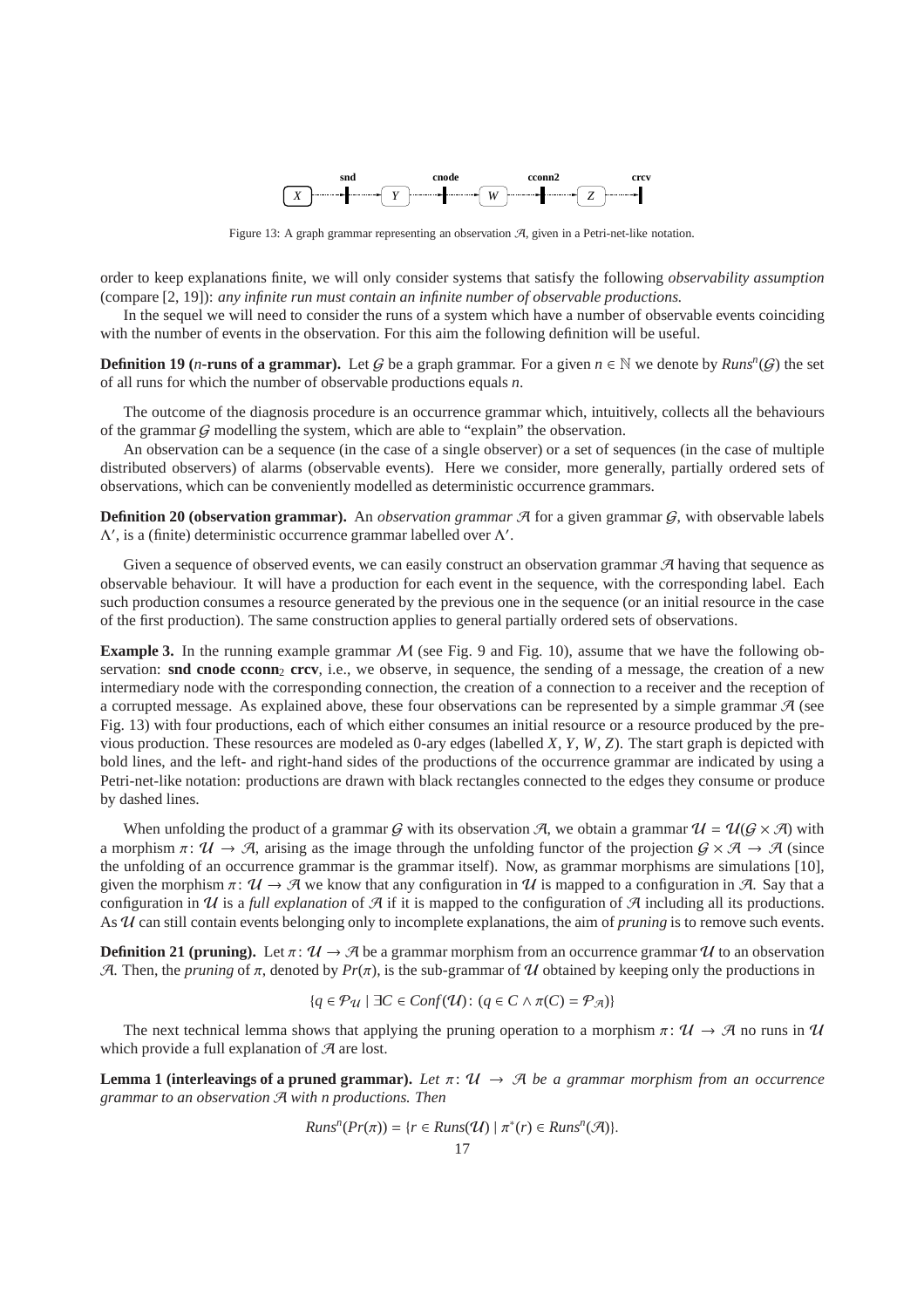Proof. We first show that  $Runs^n(Pr(\pi)) \subseteq \{r \in Runs(\mathcal{U}) \mid \pi^*(r) \in Runs^n(\mathcal{A})\}$ . Take any run  $r \in Runs^n(Pr(\pi))$ . Then clearly  $r \in \text{Runs}(\mathcal{U})$  since  $Pr(\pi)$  is a subgrammar of  $\mathcal{U}$ . Furthermore, since  $\pi$  preserves the observable productions,  $π<sup>*</sup>(r)$  must contain exactly *n* observable productions and thus it belongs to *Runs<sup>n</sup>*(*A*).

For the other direction take any run  $r \in Runs(\mathcal{U})$  such that  $\pi^*(r) \in Runs^n(\mathcal{A})$ . Then, again, *r* must contain exactly *n* observable productions. Furthermore take the configuration *C* consisting of the productions in *r*. Since  $\pi$ maps  $C$  to the set of all productions of  $A$ , none of the productions of  $r$  is removed during the pruning phase. Hence  $r \in$ *Runs<sup>n</sup>*( $Pr(\pi)$ ).  $(Pr(\pi))$ .

Discussing the efficiency of pruning algorithms is outside the scope of the paper; for sequential observations an on-the-fly algorithm is discussed in [5].

As described above, the diagnosis is constructed by first taking the product of  $G$  with the observation (this intuitively represents the system constrained by the observation). This product is then unfolded to get an explicit representation of the possible behaviours explaining the observation. Finally, a pruning phase removes from the resulting occurrence grammar the events belonging (only) to incomplete explanations. This is formalised in the definition below.

**Definition 22 (diagnosis grammar).** Let G be the grammar modelling the system of interest and let  $\mathcal{A}$  be an observation. Take the product  $G \times \mathcal{A}$ , the right projection  $\varphi : G \times \mathcal{A} \to \mathcal{A}$  and consider  $\pi = \mathcal{U}(\varphi) : \mathcal{U}(G \times \mathcal{A}) \to \mathcal{A}$ .

Then the occurrence grammar  $Pr(\pi)$  is called the *diagnosis grammar* for the model G and the observation A, and it is denoted by  $D(G, \mathcal{A})$ .

Since the observability assumption holds, it can be shown that the diagnosis grammar is finite whenever the observation is finite. Roughly, the argument is as follows. Assume that the diagnosis grammar is infinite. Since it is finitely branching it must contain an infinite computation, which, by the observability assumption, would contain infinitely many observable events. However, this cannot be the case since all computations in the diagnosis grammar contain at most as many observable events as the observation.

**Example 4.** We can compute the product of grammars  $M$  and  $\mathcal{A}$  and unfold it. For the sake of clarity Fig. 14 shows only a prefix of the unfolding (The full unfolding is presented in Section 6.) In order to give a compact representation of such prefix we again use a Petri-net-like notation. Edges that are preserved by a production are indicated by read arcs, i.e., dashed arcs without arrowhead that connect an edge and a black rectangle.

The considered prefix depicts one possible explanation: here the message is sent (event **a**) and crosses the first connection (*b*). Possibly concurrently a new intermediate node and a connection to this node is created (**c**). The new node is initially inactive and it becomes active immediately after (*d*). The new connection is crossed by the message (*e*) and, in a possibly concurrent step, a new connection to the receiver is created (**f**). Such connection is corrupted (*g*), leading to the corruption of the message (*h*) and its reception by the receiver (**i**). *Observable* events are indicated by bold face letters.

Several events of the unfolding have been left out due to space constraints, for instance:

- Events belonging to alternative explanations: the corruption of the first connection or the corruption of the newly created middle connection (or the corruption of any non-empty subset of these connections). Alternatively it might have been the case that the new connection was created from the original intermediate node directly to the receiver.
- Events that are not directly related to the failure, such as the corruption of the first or second connection after the message has crossed.

Furthermore there are events belonging to prefixes of the unfolding that cannot be extended to a full observation. For instance, the full unfolding would contain an event corresponding to an (uncorrupted) message crossing the rightmost uncorrupted connection *C*. However, this is a false trail since, after this, it would be impossible to complete the explanation with the reception of a corrupted message (in fact, this would require the sending of a new message, an event which would be visible and inconsistent with the observation). These events belonging only to incomplete explanations are removed from the unfolding in the pruning phase.

We remark that—due to the presence of concurrent events—the unfolding is a much more compact representation of everything that might have happened in the system than the set of all possible interleavings of events.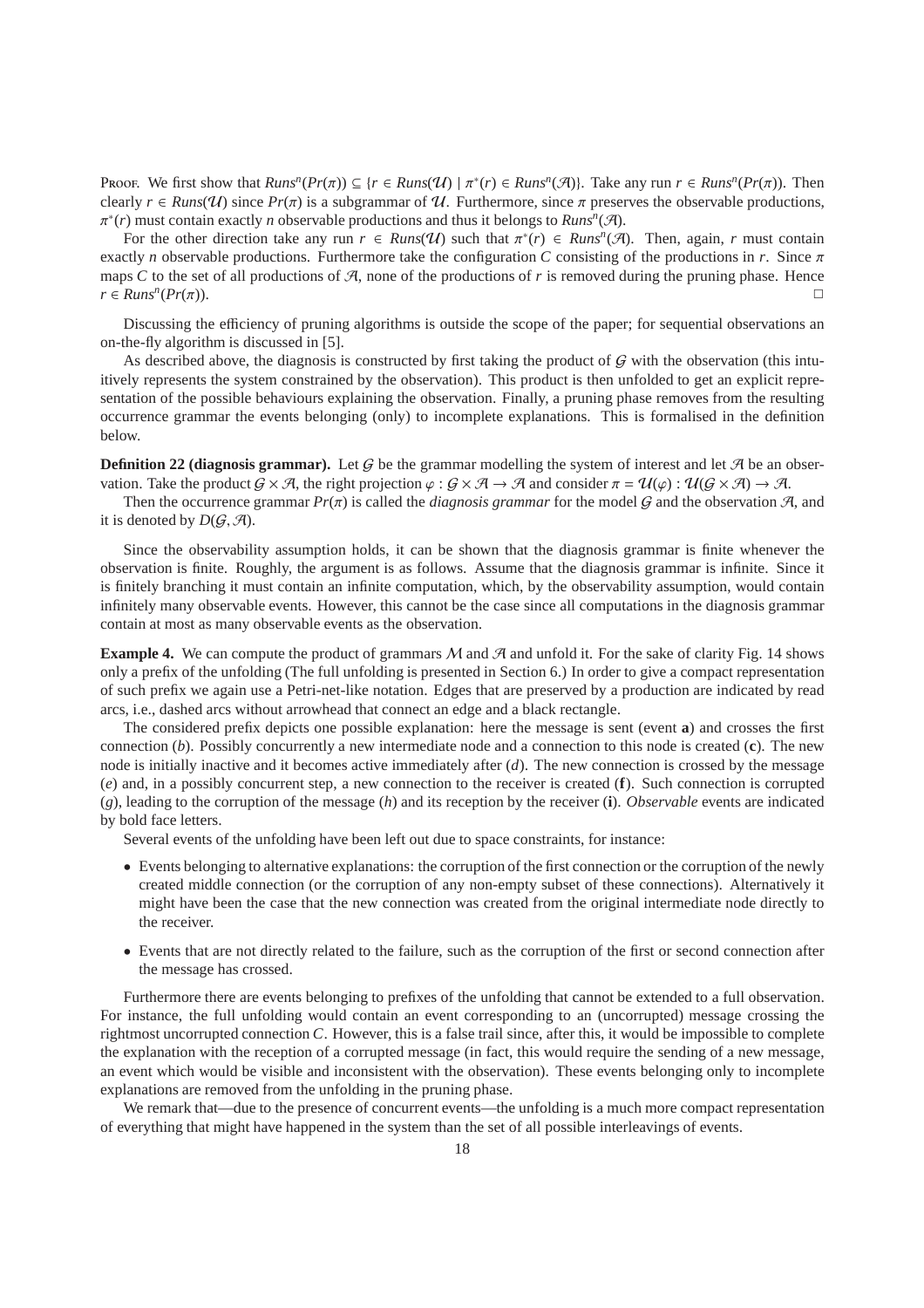

Figure 14: Running example: prefix of the unfolding of the product.

# **5. Correctness of the Diagnosis**

We now show our main result, stating that the runs of the diagnosis grammar properly capture all those runs of the system model which explain the observation. This is done by exploiting the coreflection result (Theorem 1) and by additionally taking care of the pruning phase (Definition 21).

To lighten the notation, hereafter, given an interleaving structure  $\bar{I}$  we write  $\lambda^*(I)$  for  $\lambda^*(R_I)$ . Recall that, given  $f: \Lambda_1 \to \Lambda_2$ ,  $f^*: \Lambda_1^* \to \Lambda_2^*$  denotes the (non-strict) extension of *f* to sequences. Then  $f^{-1}: \mathcal{P}(\Lambda_2^*) \to \mathcal{P}(\Lambda_1^*)$  is its inverse.

A first lemma shows that the labelled runs of a product of occurrence grammars  $O_1 \times O_2$  can be obtained by suitably combining pairs of compatible runs of  $O_1$  and  $O_2$ . By "compatible" we mean that they admit a common extension, obtained by interleaving the run of  $O_1$  with events labelled in  $(\Lambda_1 \cup \Lambda_2) - \Lambda_2$  and, dually, the run of  $O_2$ with events labelled in  $(\Lambda_1 \cup \Lambda_2) - \Lambda_1$ .

**Lemma 2.** Let  $O_1$ ,  $O_2$  be two occurrence grammars and let  $f_i: \Lambda_1 \cup \Lambda_2 \to \Lambda_i$  ( $i \in \{1,2\}$ ) be the obvious partial *inclusions. Then it holds that*

$$
\lambda^*(Ilv(O_1 \times O_2)) = f_1^{-1}(\lambda_1^*(Ilv(O_1))) \cap f_2^{-1}(\lambda_2^*(Ilv(O_2))).
$$

Proof. Let  $I_1 = \text{Hv}(O_1)$ ,  $I_2 = \text{Hv}(O_2)$  and  $I = I_1 \times I_2 = \text{Hv}(O_1) \times \text{Hv}(O_2)$ . Furthermore let  $\pi_i: I \to I_i$ ,  $i \in \{1, 2\}$  be the projections. We first observe that

$$
\lambda^*(\mathcal{I}) = \lambda^*(R_{\mathcal{I}}) = \{ \lambda_{\mathcal{I}}^*(r) \mid r \in (E_{\mathcal{I}})^\circ \land \pi_1^*(r) \in R_1 \land \pi_2^*(r) \in R_2 \}
$$
  
\n
$$
\stackrel{\text{(f)}}{=} \{ w \in \Lambda^* \mid f_1^*(w) \in \lambda_1^*(R_1), f_2^*(w) \in \lambda_2^*(R_2) \}
$$
  
\n
$$
= f_1^{-1}(\lambda_1^*(R_1)) \cap f_2^{-1}(\lambda_2^*(R_2))
$$
  
\n
$$
= f_1^{-1}(\lambda_1^*(\mathcal{I}_1)) \cap f_2^{-1}(\lambda_2^*(\mathcal{I}_2))
$$

The equality marked (†) above, which is not obvious, can be shown as follows.

- $\subseteq$ : Take  $r \in R_I$  and consider the sequence of labels  $\lambda_I^*(r)$  associated with *r*. Since  $\pi_1$  is defined exactly on the events whose label is in  $\Lambda_1$ , it holds that  $\lambda_1^*(\pi_1^*(r)) = f_1^*(\lambda_f^*(r))$ , hence  $f_1^*(\lambda_f^*(r)) \in \lambda_1^*(R_1)$ . Similarly one can show that  $f_2^*(\lambda_I^*(r)) \in \lambda_2^*(R_2).$
- $\supseteq$ : Let  $w \in \Lambda^*$  be such that  $f_1^*(w) \in \lambda_1^*(R_1)$  and  $f_2^*(w) \in \lambda_2^*(R_2)$ . Assume that  $w = c_1 \dots c_k$ ,  $f_1^*(w) = c_{i_1} \dots c_{i_n}$  and  $f_2^*(w) = c_{j_1} \dots c_{j_m}$ . Furthermore let  $r_1 = f_{i_1} \dots f_{i_n} \in R_1$  be a run with  $\lambda_1^*(r_1) = f_1^*(w)$  and let  $r_2 = g_{j_1} \dots g_{j_m} \in R_2$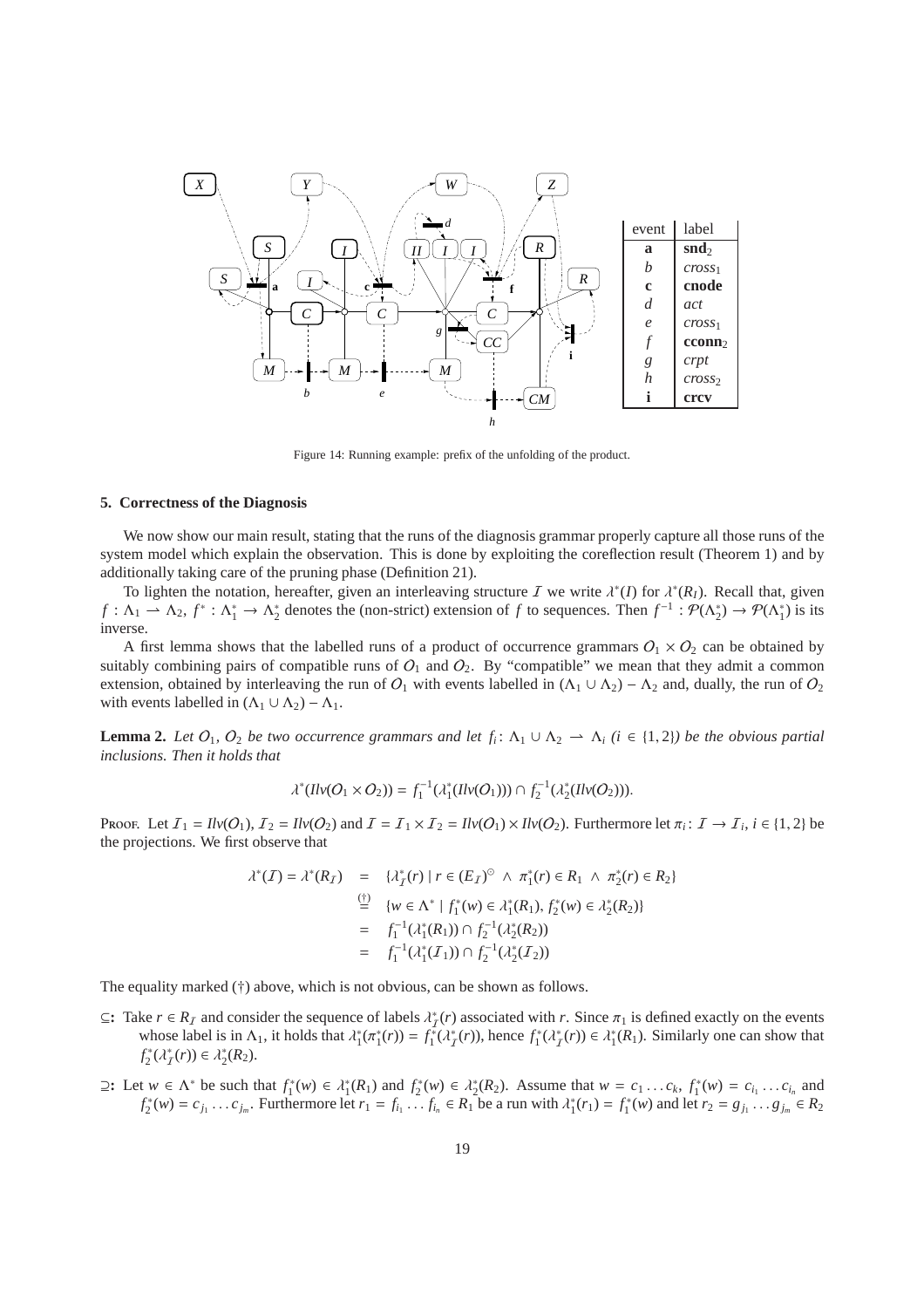be a run with  $\lambda_2^*(r_2) = f_2^*(w)$ . Now construct a run  $r = e_1 \dots e_n$  with

$$
e_i = \begin{cases} (f_i, g_i) & \text{if } c_i \in \Lambda_1 \cap \Lambda_2 \\ (f_i, *) & \text{if } c_i \in \Lambda_1 \backslash \Lambda_2 \\ (*, g_i) & \text{if } c_i \in \Lambda_2 \backslash \Lambda_1 \end{cases}
$$

It holds that  $\pi_1^*(r) = r_1$ ,  $\pi_2^*(r) = r_2$  and obviously  $\lambda_i^*(r) = w$ . Hence *w* is contained in the left-hand set.

We next show that  $\lambda^*(I) = \lambda^*(I \cup (O_1 \times O_2))$ , and thus we conclude. This follows from Lemma 3 in Appendix A.2 which guarantees the existence of a total projection  $\delta: I/\nu(O_1 \times O_2) \to I$ . In fact, since  $\delta$  respects labellings and is total, whenever it maps two runs of  $Ilv(O_1\times O_2)$  to one run of I, they must be associated with the same label sequence. Using, additionally, the fact that  $\delta$  is surjective on runs, the desired equality immediately follows.

The next proposition shows that considering the product of the original grammar  $G$  and of the observation  $H$ , taking its unfolding and the corresponding labelled runs, we obtain exactly the runs of  $G$  compatible with the observation.

**Proposition 5.** *Let* G *be a grammar and* A *an observation, where* Λ *is the set of labels of* G *and* Λ ′ ⊆ Λ *the set of labels of A. Furthermore let*  $f: \Lambda \to \Lambda'$  *be the obvious partial inclusion. Then it holds that:* 

 $\lambda^*(Ilv(\mathcal{U}(\mathcal{G}\times\mathcal{A})))=\lambda^*(Runs(\mathcal{G}))\cap f^{-1}(\lambda^*(Runs(\mathcal{A}))).$ 

Proof. First, recall that, by Proposition 3,  $\lambda^*(Runs(G)) = \lambda^*(Inv(\mathcal{U}(G)))$  and  $\lambda^*(Runs(\mathcal{A})) = \lambda^*(Inv(\mathcal{U}(\mathcal{A}))) = \lambda^*(Inv(\mathcal{U}(\mathcal{A})))$  $\lambda^*(Ilv(\mathcal{A}))$ . Furthermore due to the fact that unfolding is a coreflection (Theorem 1), we have  $\mathcal{U}(\mathcal{G}\times\mathcal{A})=\mathcal{U}(\mathcal{G})\times$  $U(\mathcal{A}).$ 

Hence we have to show that

$$
\lambda^*(\text{Inv}((\mathcal{U}(\mathcal{G})) \times (\mathcal{U}(\mathcal{A})))) = \lambda^*(\text{Inv}(\mathcal{U}(\mathcal{G}))) \cap f^{-1}(\lambda^*(\text{Inv}(\mathcal{U}(\mathcal{A}))))
$$

This is a corollary of Lemma 2 for  $O_1 = \mathcal{U}(G)$ ,  $O_2 = \mathcal{U}(\mathcal{A}) = \mathcal{A}$ ,  $\Lambda_1 = \Lambda$ ,  $\Lambda_2 = \Lambda'$ ; furthermore f corresponds to  $f_2$ and  $f_1$  is the identity since  $\Lambda' \subseteq \Lambda$ .  $' \subseteq \Lambda$ .

We can finally prove that the described diagnosis procedure is complete, i.e., given an observation of size *n*, the runs of the diagnosis grammar  $D(G, \mathcal{A})$  with *n* observable events are in 1-1-correspondence with those runs of G that provide a full explanation of the observation. As a preliminary result, on the basis of Proposition 5, one could have shown that the same holds replacing the diagnosis grammar with  $\mathcal{U}(G \times \mathcal{A})$ , i.e., the unpruned unfolding. The result below additionally shows that no valid explanation is lost during the pruning phase.

**Theorem 2 (correctness of the diagnosis).** *With the notation of Proposition 5 it holds that:*

$$
\lambda^*(Runs^n(D(\mathcal{G}, \mathcal{A}))) = \lambda^*(Runs(\mathcal{G})) \cap f^{-1}(\lambda^*(Runs^n(\mathcal{A}))).
$$

*That is, the maximal interleavings of the diagnosis grammar (seen as label sequences) are exactly the runs of the model which explain the full observation.*

Proof. By definition

$$
\lambda^*(Runs^n(D(\mathcal{G},\mathcal{A}))) = \lambda^*(Runs^n(Pr(\pi_2))),\tag{1}
$$

where, if we let  $\mathcal{U} = \mathcal{U}(\mathcal{G} \times \mathcal{A})$ , then  $\pi_2 \colon \mathcal{U} \to \mathcal{A}$  is the (image through the unfolding functor of the) second projection of the product. By Lemma 1, the set (1) is the same as

$$
\lambda^*(\{r \in Runs(\mathcal{U}) \mid \pi^*(r) \in Runs^n(\mathcal{A})\}),\tag{2}
$$

We will now show that set  $(2)$  coincides with

$$
\lambda^*(Runs(G)) \cap f^{-1}(\lambda^*(Runs^n(\mathcal{A}))). \tag{3}
$$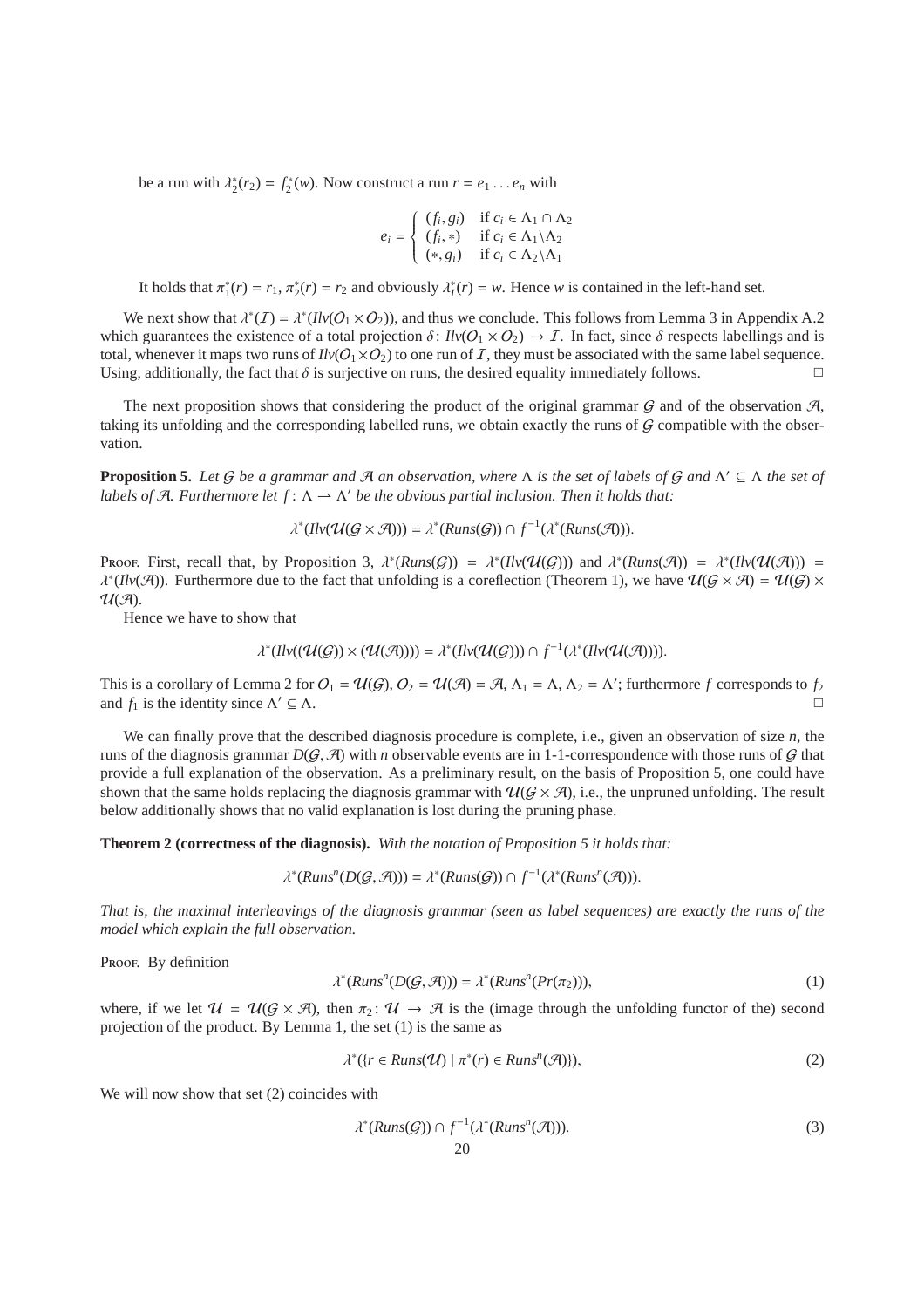

Figure 15: Spurious runs in a diagnosis grammar.

- $\subseteq$ : Let  $w = \lambda^*(r)$  for some  $r \in \text{Runs}(\mathcal{U})$  and  $\pi^*(r) \in \text{Runs}^n(\mathcal{A})$ . By Proposition 3,  $w \in \lambda^*(\text{Runs}(\mathcal{G}))$ . The fact that  $w \in f^{-1}(\lambda^*(Runs^n(\mathcal{A})))$  easily follows by observing that  $\lambda^*(\pi_2^*(r)) \in \lambda^*(Runs^n(\mathcal{A}))$  is a subsequence of *w* where all unobservable labels are missing and these labels, by definition, can be reinserted by  $f^{-1}$ . This proves the inclusion  $(2) \subseteq (3)$ .
- ⊇: Let  $w \in \lambda^*(Runs(G)) \cap f^{-1}(\lambda^*(Runs^n(\mathcal{A}))).$  Observe that

 $\lambda^*(Runs(\mathcal{G})) \cap f^{-1}(\lambda^*(Runs^n(\mathcal{A})))$  $\subseteq \lambda^*(Runs(G)) \cap f^{-1}(\lambda^*(Runs(\mathcal{A})))$  $=$   $\lambda^*$ (Proposition 5)

Hence there exists a run  $r \in \text{Runs}(\mathcal{U})$  such that  $\lambda^*(r) = w$ . By definition of a morphism,  $\pi_2^*(r) \in \text{Runs}(\mathcal{A})$  and  $\lambda^*(\pi_2^*(r)) = f^*(\lambda^*(r)) = f^*(w) \in \lambda^*(Runs^n(\mathcal{A}))$  (by choice of *w*). Hence also  $\pi_2^*(r) \in Runs^n(\mathcal{A})$ . Summing up  $r \in \{r \in \text{Runs}(\mathcal{U}) \mid \pi_2(r) \in \text{Runs}^n(\mathcal{A})\}$  and since  $\lambda^*(r) = w$  we conclude  $w \in \lambda^*(\pi_2^{-1}(\text{Runs}^n(\mathcal{A}))).$ 

 $\Box$ 

Observe that, due to the nondeterministic nature of the diagnosis grammar, events which are kept in the pruning phase as they are part of some full explanation of the observation, can also occur in a different configuration. As a consequence, although all inessential events have been removed, the diagnosis grammar can still contain spurious configurations which cannot be extended to full explanations. As an example, consider the graph grammar  $G$  in Fig. 15, given in a Petri-net-like notation. Assume we observe three unordered events **a**, **b**, **c**. Then the unfolding of the product basically corresponds to  $G$  itself. In the pruning phase nothing is removed, since each event is part of a chain consisting of **a**, **b**, **c** which fully explains the observation. However, since different explanations can interfere, there is a configuration (indicated by the dashed closed line) that cannot be further extended to an explanation.

#### **6. Experimental Evaluation**

In order to give an idea about the practical applicability of our approach, we use some existing tools in order to compare the size of the unfolding with that of interleaving-based models which could be used for analysing the running example (message passing over a network).

Graph grammars are unfolded by using an extension of the tool Augur [20], whose original purpose is to compute approximated unfoldings in order to abstract infinite-state graph transformation systems. The extension, under the assumption that rules do not delete nodes, can also be used to produce an ordinary, non-approximated, unfolding of a graph grammar. In our running example this assumption is violated only by rule **fail**, which is however not involved in the specific observation that we are considering and thus can be safely omitted. We have not yet implemented the computation of the product of two graph grammars (this is done manually) and pruning.

We took the running example grammar  $M$  (see Figures 9 and 10) and computed the product of this grammar and the observation grammar for the sequence **snd cnode cconn**<sub>2</sub> **crcv**. The unfolding is shown in Figures 16 and 17, visualized by using GraphViz.<sup>1</sup> For reasons of clarity the output of the tool, i.e. the unfolding, is split into two

<sup>1</sup>http://www.graphviz.org/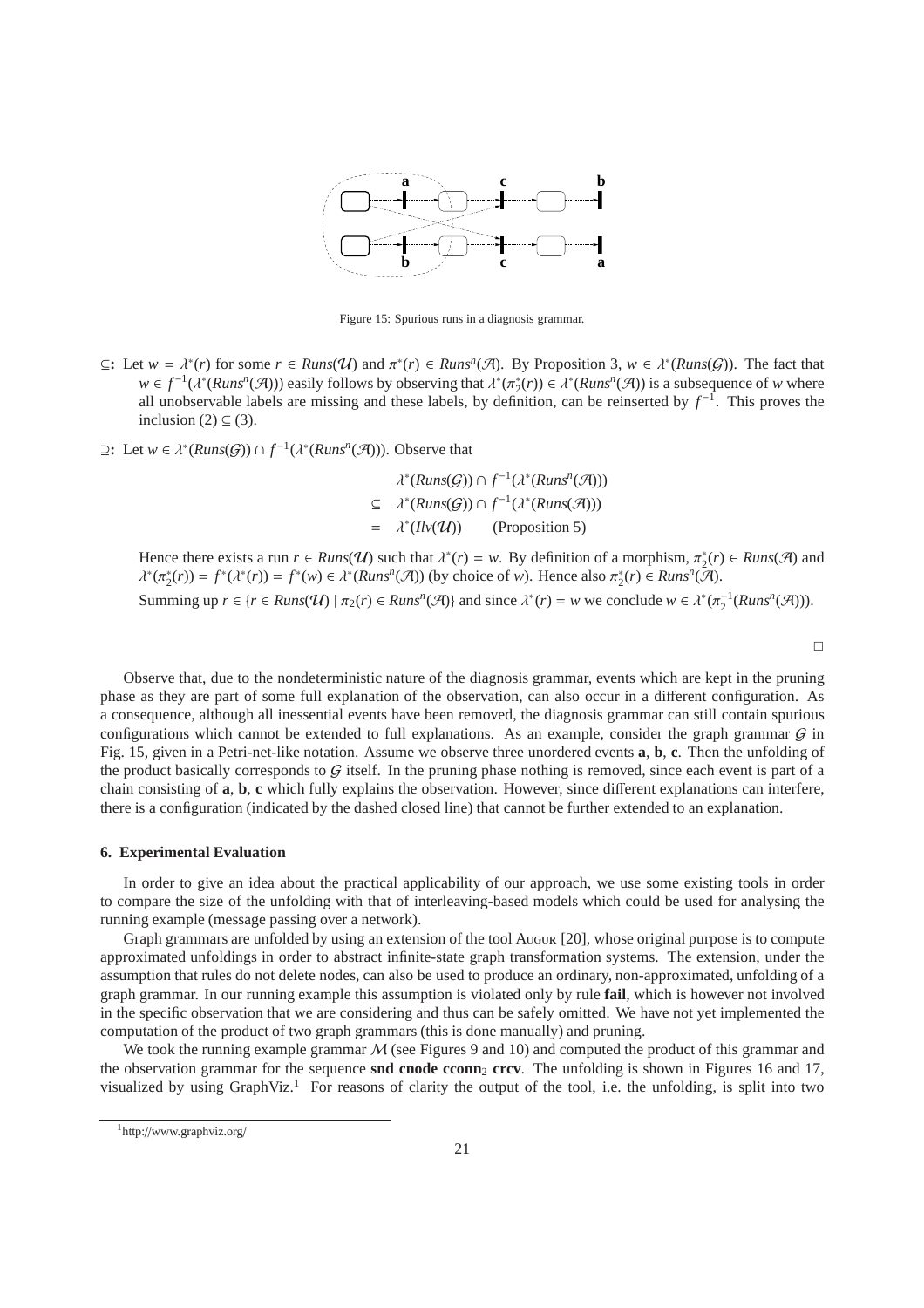

Figure 16: Type graph of the unfolding of the product.

components: the underlying type graph and a Petri net which represents the rules, depicting deletion, preservation and creation of the edges of the type graph.

The unfolding includes 40 edges, 4 nodes and 26 transitions (a prefix of this unfolding was already presented in Figure 14). The unfolding shown here is still unpruned. In the pruned version the transitions labelled cross1\_115 and cross1 129 would be removed. They correspond to cases where an uncorrupted message arrives at the receiver, thus making the last observation (**crcv**) impossible.

The five transitions labelled **crcv** represent five distinct situations: either the message has passed from the sender to the original intermediate node cirectly to the receiver and the corruption of the message has been caused by the first connection (crcv 127) or by the second connection (crcv 139). Or the message has passed from the sender to the original intermediate node to a new intermediate node to the receiver and its corruption has been caused by the first (crcv 143), second (crcv 141) or third (crcv 147) connection. Note that the last event (crcv 147) corresponds to event **i** in Figure 14.

In order to get an idea of the cost of a diagnosis algorithm based on interleavings, we can compute the product of the transition system of  $M$  with an automaton representing the observation. The size of the resulting transition system is the same as the size of the state space of the product grammar. We determined the corresponding number of states (taken up to isomorphisms) by using Groove<sup>2</sup>, a tool for state space exploration and model-checking of graph transformation systems [21]. The state space consists of 205 states and it is not straightforward to deduce manually the diagnosis information from the corresponding transition system.

<sup>2</sup>http://groove.cs.utwente.nl/groove-home/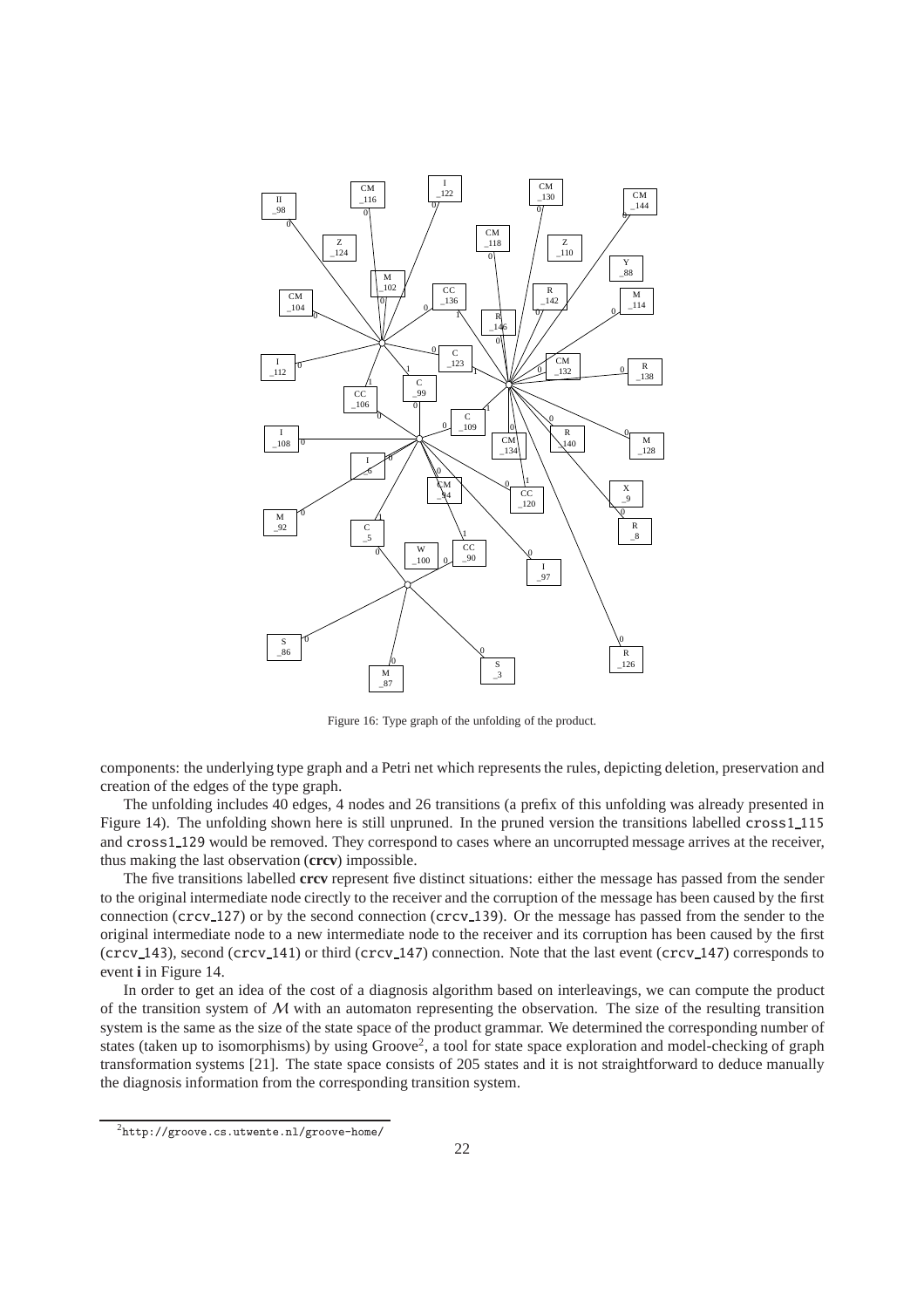

Figure 17: Petri net underlying the unfolding of the product.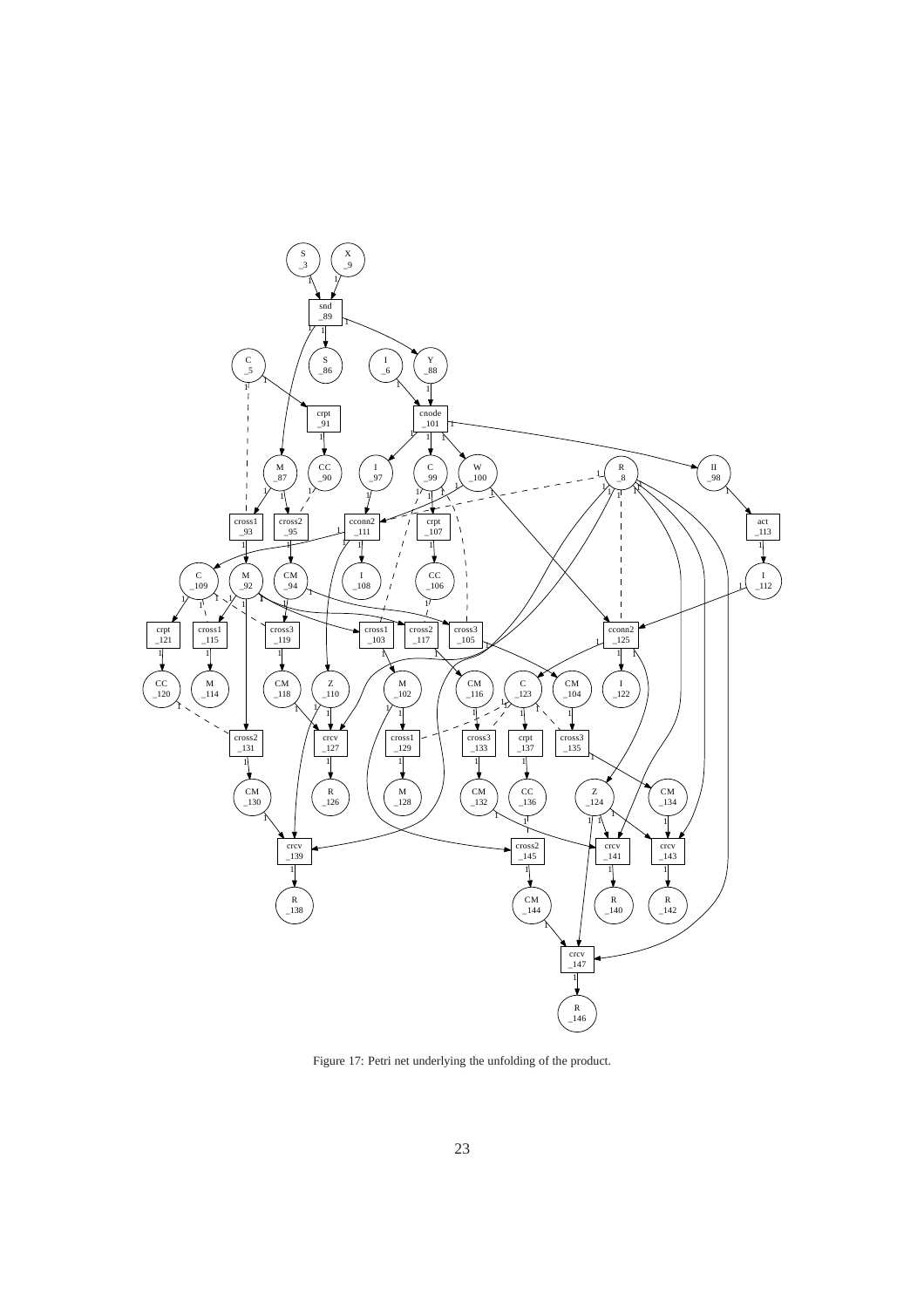Since this example is still fairly small we took the same grammar  $M$  and considered a slightly longer observation sequence: **snd cnode cconn2 cnode crcv**. In this case, the unfolding consists of 83 edges, 8 vertices and 57 transitions, whereas the state space contains 1338 states. In general, for highly concurrent systems, the unfolding tends to be exponentially smaller than the interleaving model; this blow up in the size will decrease for systems where the degree of concurrency is limited.

# **7. Conclusion**

In this paper we formalised event-based diagnosis for systems with variable topologies, modelled as graph transformation systems. In particular we have shown how to exploit the coreflection result for the unfolding of graph grammars in order to show the correctness of a diagnosis procedure generating partially ordered explanations for a given observation.

We are confident that the approach presented in the paper, although developed for transformation systems over hypergraphs, can be generalised to the more abstract setting of adhesive categories. In particular we have developed a generalization of the unfolding procedure [22] that works for spo-rewriting in (suitable variations of) adhesive categories [16]. This would allow one to have a kind of parametric framework which can be used to instantiate the results of this paper to more general rewriting theories, e.g., rewriting graphs with scopes, graphs with second-order edges, and other kind of graph structures (which for instance occur in the various UML diagrams).

We are also interested in distributed diagnosis where every observer separately computes possible explanations of local observations that however have to be synchronized. In [18] we already considered distributed unfolding of Petri nets; for *diagnosis* however, the non-trivial interaction of distribution and pruning has to be taken into account. Distribution will require the use of pullbacks of graph morphisms, in addition to products. Pullbacks are needed since we want to describe system composition via a common interface.

**Acknoledgements**. We are very grateful to the anonymous referees for their valuable comments on the preliminary version of the paper.

#### **Appendix A. Auxiliary Material**

In this appendix we first briefly recap the functorial event structure semantics for graph transformation systems, as defined in [10] and adapt them to the labelled setting. The semantics is given in terms of *asymmetric event structures* (aes's) [17], a generalization of prime event structures where the conflict relation is allowed to be non-symmetric. A functor mapping any occurrence grammar into an AES is defined. The event structure semantics of a graph grammar is obtained by taking the aes associated to the unfolding of the grammar.

Then, using the characterisation of the aes's semantics as a right adjoint, we prove a property of the product of interleaving structures which is fundamental for the theory in the paper.

#### *Appendix A.1. From occurrence grammars to asymmetric event structures*

For technical reasons we first introduce pre-asymmetric event structures. Then asymmetric event structures will be defined as special pre-asymmetric event structures satisfying a suitable condition of "saturation".

**Definition 23 (asymmetric event structure).** A *pre-asymmetric event structure (pre-*aes*)* is a tuple  $\mathcal{A} = \langle E, \leq, \nearrow$ , Λ, λi, where *E* is a set of *events*, ≤, ր are binary relations on *E* called *causality* and *asymmetric conflict*, respectively, and  $\lambda : P \to \Lambda$  is a labelling over the set of labels  $\Lambda$ , such that:

1. causality ≤ is a partial order and  $\lfloor e \rfloor = \{e' \in E \mid e' \le e\}$  is finite for all  $e \in E$ ;

- 2. asymmetric conflict  $\nearrow$  satisfies, for all  $e, e' \in E$ :
	- (a)  $e < e' \Rightarrow e \nearrow e'$ ,
	- (b)  $\nearrow$  is acyclic in  $\lfloor e \rfloor$ ,

where, as usual,  $e < e'$  means  $e \le e'$  and  $e \ne e'$ .

An *asymmetric event structure* (AES) is a pre-AES which additionally satisfies: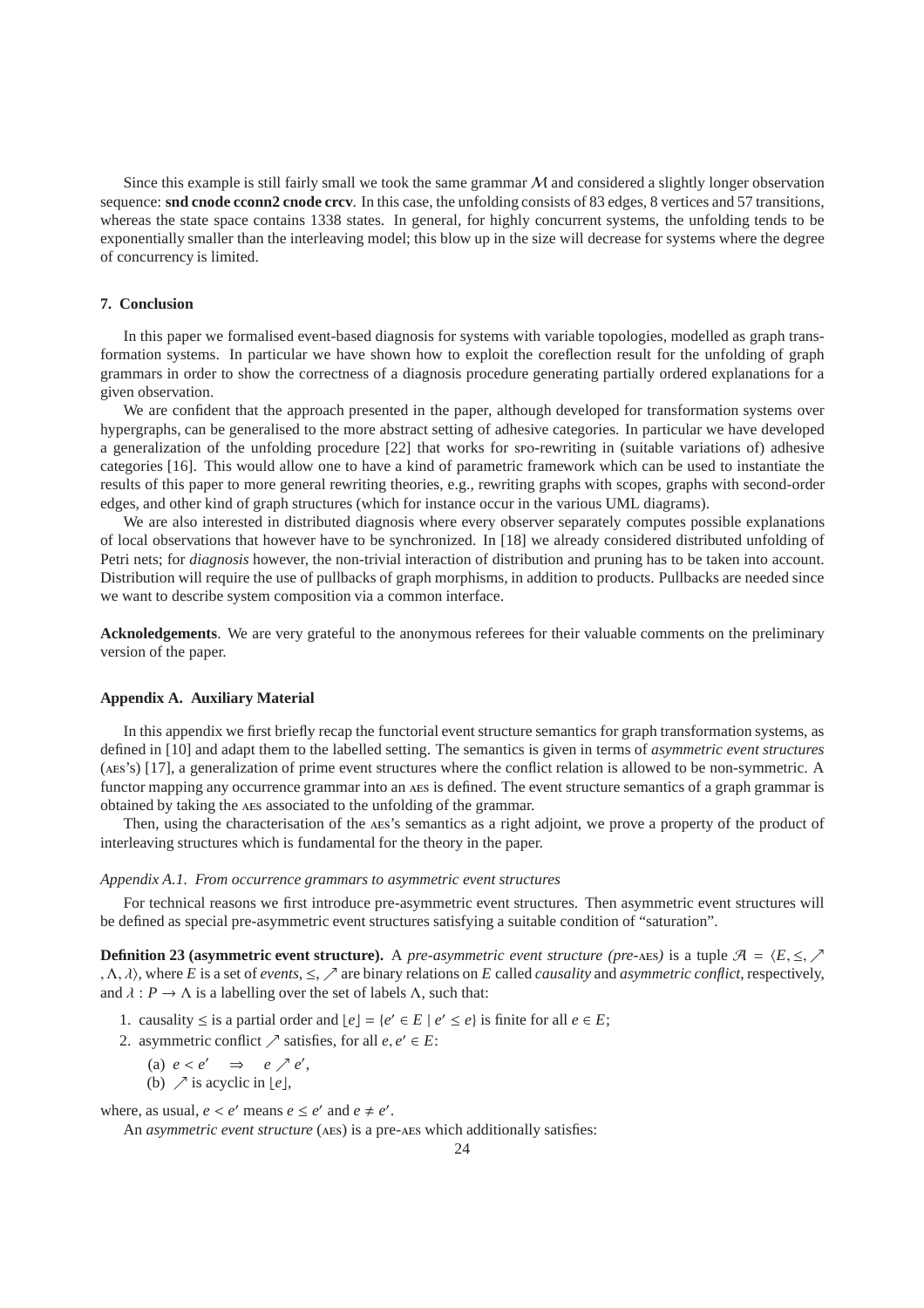3. for any  $e, e' \in E$ , if  $\nearrow$  is cyclic in  $\lfloor e \rfloor \cup \lfloor e' \rfloor$  then  $e \nearrow e'$  (and also  $e' \nearrow e$ ).

Conditions 1 and 2 are easily understandable in the light of the analogous properties of causality and asymmetric conflict in occurrence grammars (see Definition 14). As cycles of asymmetric conflict play the role of conflicts in this setting, Condition 3 requires that conflicts in an aes are inherited through causality.

It can be shown easily that any pre-aes can be "saturated" to produce an aes. More precisely, given a pre-aes  $\mathcal{A} = \langle E, \leq, \nearrow, \Lambda, \lambda \rangle$ , its saturation, denoted by  $\overline{\mathcal{A}}$ , is the AES  $\langle E, \leq, \nearrow', \Lambda, \lambda \rangle$ , where  $\nearrow'$  is defined as *e*  $\nearrow'$  *e'* iff  $(e \nearrow e')$  or  $\nearrow$  is cyclic in  $\lfloor e \rfloor \cup \lfloor e' \rfloor$ .

**Definition 24 (category of AESs).** Let  $\mathcal{A}_0$  and  $\mathcal{A}_1$  be two ass's such that  $\Lambda_1 \subseteq \Lambda_0$ . An ass-morphism  $f : \mathcal{A}_0 \to \mathcal{A}_1$ is a partial function  $f: E_0 \to E_1$  such that,

1. for all  $e_0 \in E_0$ ,  $f(e_0) \downarrow$  iff  $\lambda_0(e_0) \in \Lambda_1$  and, in this case,  $\lambda_1(f(e_0)) = \lambda_0(e_0)$ ;

and for all  $e_0, e'_0 \in E_0$ , assuming that  $f(e_0) \downarrow$  and  $f(e'_0) \downarrow$ ,

- 2.  $[f(e_0)] \subseteq f([e_0])$ ;
- 3. (a)  $f(e_0) \nearrow_1 f(e'_0) \Rightarrow e_0 \nearrow_0 e'_0;$ (b)  $(f(e_0) = f(e'_0)) \wedge (e_0 \neq e'_0) \implies e_0 \nearrow_0 e'_0.$

We denote by **AES** the category having asymmetric event structures as objects and AES-morphisms as arrows.

The notion of configuration for aes's is completely analogous to that of occurrence grammars.

**Definition 25 (configurations).** Let *A* be an AES. A *configuration* of *A* is a set of events  $C \subseteq E$  such that

- 1. for any  $e \in C$  it holds  $|e| \subseteq C$ ;
- 2.  $\nearrow$ <sub>C</sub>, the asymmetric conflict restricted to *C*, is acyclic and finitary.

Given any occurrence grammar, the corresponding asymmetric event structure is readily obtained by taking the production names as events. Causality and asymmetric conflict are the relations defined in Definitions 12 and 13.

**Definition 26 (AES for an occurrence grammar).** Let  $O = \langle T, G_s, P, \pi, \Lambda, \lambda \rangle$  be an occurrence grammar. The AES associated to O, denoted  $\mathcal{E}_s(0)$ , is the saturation of the pre-AES  $\langle P, \leq, \nearrow, \Lambda, \lambda \rangle$ , with  $\leq$  and  $\nearrow$  as in Definitions 12 and 13.

The above construction naturally gives rise to a functor, which is a right adjoint. The following theorem is adapted from a result of [10] which can straightforwardly be extended to labelled grammar morphisms.

**Theorem 3 (coreflection).** For any occurrence grammar morphism  $h: O_0 \to O_1$  let  $\mathcal{E}_s(h)(q) = h_P(q)$  if  $h_P(q) \neq \emptyset$ *and*  $\mathcal{E}_s(h)(q) \uparrow$ , otherwise. Then  $\mathcal{E}_s$ :  $\textbf{OGG} \to \textbf{AES}$  *is a well-defined functor, which is a right adjoint.* 

As a right adjoint  $\mathcal{E}_s$  preserves limits, specifically it preserves products.

*Appendix A.2. A property of the product of interleaving structures*

**Lemma 3.** Let  $O_1$ ,  $O_2$  be two occurrence grammars. Consider the product of the interleaving structures  $I[v(O_1)]$ ,  $I\text{lv}(O_2)$  *and the image through the Ilv functor of the product*  $O_1 \times O_2$  *in* **OGG** *as shown below.* 

*Then the mediating morphism* δ *is a projection which is total on events.*

$$
Ilv(O_1)\xleftarrow{\delta_1}Ilv(O_1)\times Ilv(O_2)\xrightarrow{\delta_2}Ilv(O_2)
$$
  

$$
Ilv(\sigma_1)\xrightarrow{\uparrow \delta}Ilv(\sigma_2)
$$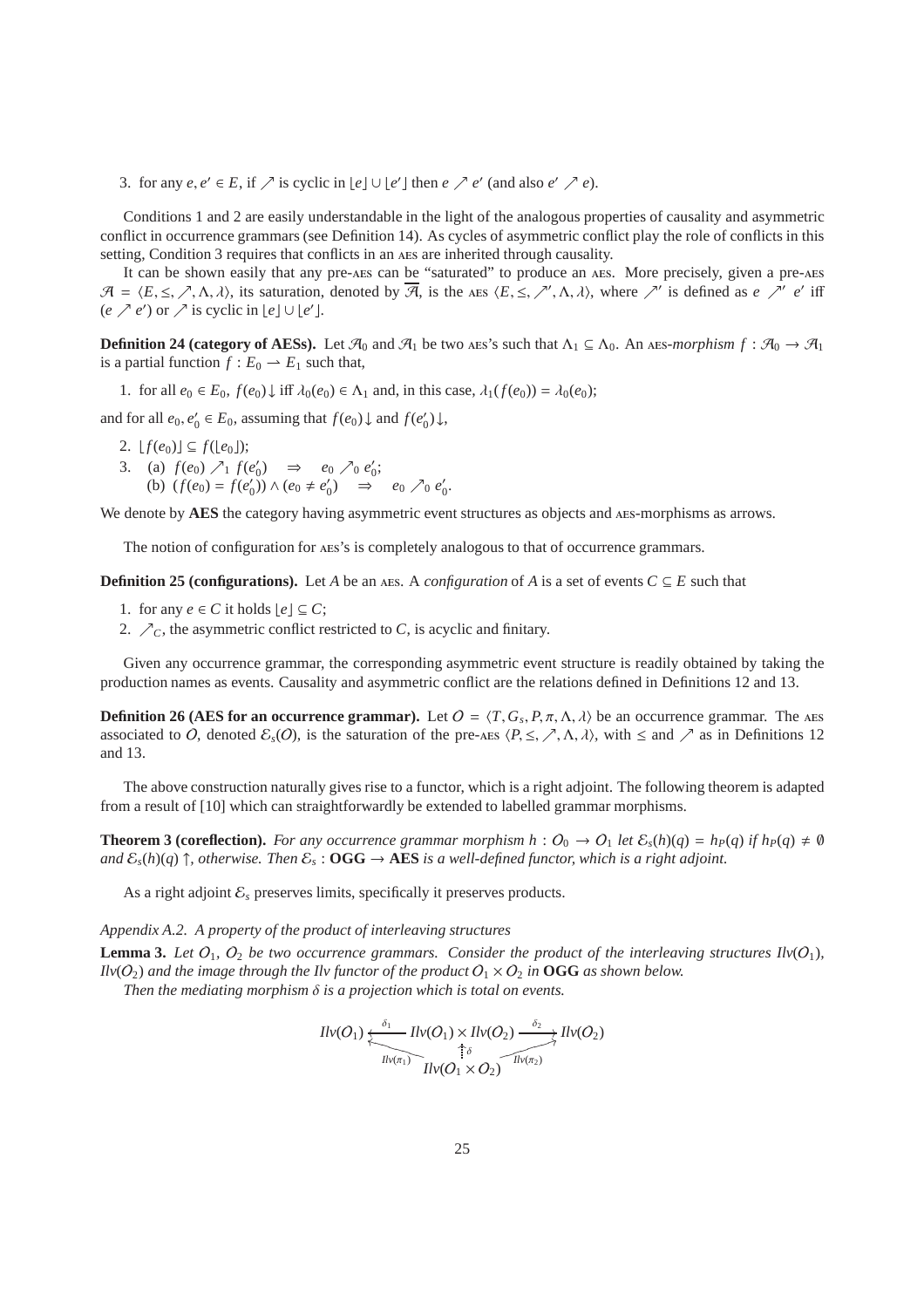Proof. In order to prove that  $\delta$  is a p¦rojection, consider any run  $r = e_1 \dots e_n$  in  $Ilv(O_1) \times Ilv(O_2)$ . We have to prove that there exists a run *r'* of  $Ilv(O_1 \times O_2)$  such that  $\delta^*(r') = r$ .

By definition of interleaving structure morphisms,  $r_i = \delta_i^*(r)$  is a run in  $Ilv(O_i)$ , for  $i \in \{1, 2\}$ . Hence, by Proposition 2, the set  $C_i$  of events which occur in  $r_i$  is a configuration  $C_i \in Conf(O_i)$  and  $r_i$  is a linearisation of  $C_i$  compatible with the asymmetric conflict relation  $\sum_i$  in  $O_i$ , for  $i \in \{1, 2\}$ 

Consider the AES  $\mathcal{E}_s(O_i)$  underlying grammar  $O_i$  for  $i \in \{1, 2\}$ . Note that functor  $\mathcal{E}_s$  is a right adjoint by Theorem 3 and thus it preserves limits and, in particular products. Hence  $\mathcal{E}_s$ ( $O_1 \times O_2$ ) =  $\mathcal{E}_s$ ( $O_1$ )  $\times$   $\mathcal{E}_s$ ( $O_2$ ), i.e.,

$$
\mathcal{E}_s(O_1) \xleftarrow{\mathcal{E}_s(\pi_1)} \mathcal{E}_s(O_1 \times O_2) \xrightarrow{\mathcal{E}_s(\pi_2)} \mathcal{E}_s(O_2)
$$

is a product diagram in **AES**.

Define an aes corresponding to the run *r*, i.e.,

$$
\mathcal{R} = \langle \{e_1, \ldots, e_n\}, \leq_{\mathcal{R}}, \nearrow_{\mathcal{R}}, \Lambda_{\mathcal{R}}, \lambda_{\mathcal{R}} \rangle,
$$

where  $\lt_{R}$  is defined by  $e_i \lt_{R} e_{i+1}$  for  $i \in \{1, ..., n-1\}$  and  $\leq_R = (\lt_{R})^*$ . Moreover  $\nearrow_R = \lt_{R}$ ,  $\Lambda_R = \Lambda_1 \cup \Lambda_2$  and  $\lambda_R$  is the restriction of the labelling in  $Ilv(O_1) \times Ilv(O_2)$ .

It is not difficult to see that  $\delta_{i|R}$ :  $\mathcal{R} \to \mathcal{E}_s(O_i)$ , the restriction of  $\delta_i$  to { $e_1, \ldots, e_n$ }, is a well-defined AES morphism for  $i \in \{1, 2\}$ . Therefore we deduce the existence of a unique mediating morphism  $\pi': \mathcal{R} \to \mathcal{E}_s(O_1 \times O_2)$  as shown in the diagram below

$$
\mathcal{E}_s(O_1) \xleftarrow{\mathcal{E}_s(\pi_1)} \mathcal{E}_s(O_1 \times O_2) \xrightarrow{\mathcal{E}_s(\pi_2)} \mathcal{E}_s(O_2) \xrightarrow{\delta_s(\pi_2)} \mathcal{E}_s(O_2)
$$

Recalling that AES-morphisms map configurations into configurations (see [17, Lemma 3.6]), we have that  $C' =$  $\{\pi'(e_1), \ldots, \pi'(e_n)\}\$ is a configuration in  $\mathcal{E}_s(O_1 \times O_2)$  and it is immediate to see that  $r' = \pi'^*(r)$  is a linearisation of *C*' compatible with asymmetric conflict. Since for any occurrence grammar O, we have  $Conf(O) = Conf(\mathcal{E}_s(O))$ , we deduce that  $C' \in Conf(O_1 \times O_2)$  and

$$
r' \in \text{Ilv}(O_1 \times O_2).
$$

Additionally, by commutativity of the diagram above,  $\mathcal{E}_s(\pi_i)^*(r') = \delta_{i\mid \mathcal{R}}^*(r) = \delta_i^*(r) = r_i$  for  $i \in \{1, 2\}$  and thus, since both  $\mathcal{E}_s$  and *Ilv* when applied to a grammar morphism leave the production mapping unchanged, for  $i \in \{1, 2\}$  we have

$$
Ilv(\pi_i)^*(r')=r_i
$$

Coming back to the diagram in the statement of the lemma, by commutativity, for  $i \in \{1, 2\}$  we have:

$$
\delta_i^*(\delta^*(r')) = \text{IIv}(\pi_i)^*(r') = r_i
$$

From this, recalling how the product of interleaving structures is characterised (Proposition 4), we deduce that  $\delta^*(r')$  = *r*, as desired.

In order to prove that  $\delta$  is total it suffices to observe that, for any event *e* in  $Ilv(O_1 \times O_2)$  (and hence in  $O_1 \times O_2$ ), either  $I/\nu(\pi_1(e))$  or  $I/\nu(\pi_2)(e)$  are defined. This immediately follows by from the fact that, by Proposition 1, either  $\pi_1(e) \neq \emptyset$  or  $\pi_2(e) \neq \emptyset$ . Now, this implies that  $\delta(e)$  must be defined, since otherwise either  $\delta_1 \circ \delta = \pi_1$  or  $\delta_2 \circ \delta = \pi_2$ would not hold.  $\Box$ 

#### **References**

- [1] C. Cassandras, S. Lafortune, Introduction to Discrete Event Systems, Kluwer Academic Publishers, 1999.
- [2] M. Sampath, R. Sengupta, K. Sinnamohideen, S. Lafortune, D. Teneketzis, Failure diagnosis using discrete event models, IEEE Transaction on Control System and Technology 4 (2) (1996) 105–124.
- [3] Y. Wang, T.-S. Yoo, S. Lafortune, Diagnosis of discrete event systems using decentralized architectures, Discrete Event Dynamic Systems 17 (2) (2007) 233–263.